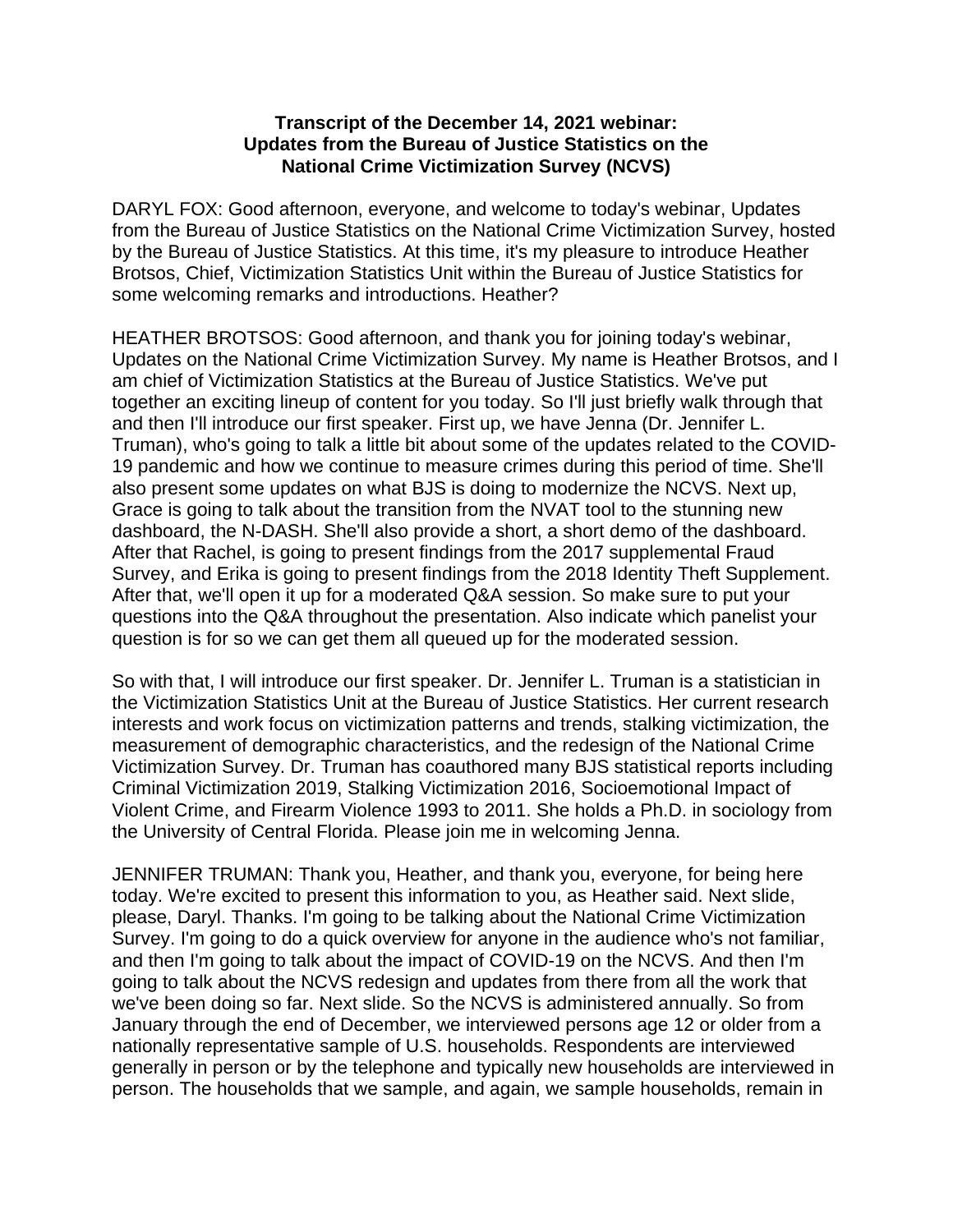our sample for three and a half years. So it is a panel survey. And eligible persons in those households, so everyone 12 or older, are interviewed every 6 months. So they're in the sample for three and a half years for a total of seven interviews. In the NCVS, we collect information about nonfatal violent and property crimes, both reported and not reported to police. Next slide. So as all household surveys and all survey data collections, and the, you know, everyone has been impacted by COVID-19. So this, we just wanted to kind of provide a little overview of the impact that this had on our data collection. So as I mentioned, field operations are annual. And so we had to make decisions with our colleagues at the Census Bureau about what to do when the pandemic hit. And so we ended up having to suspend in-person interviews, similar to how, when the, everything shut down during the pandemic. And so we made the decision to suspend in-person interviews for everyone, and then particularly suspend interviews for incoming sample. For the incoming sample, the new households that are sampled, who we would typically interview in person, we suspended those during this timeframe. So this was from the April to October timeframe. For where we were able to, for the returning sample, so those that were already in the sample, we moved to phoneonly interviews. So from April to July. And then when we were able to—again, these were decisions we made with the Census Bureau, and Census Bureau was making decisions at the enterprise level for their data collections overall as well—in July, we were able to move over to modified personal visits for those that were in the returning sample. So that, those that were already in the sample, we were able to go to the households interview if possible, and if they didn't want to interview, interviewers were able to then do it over the phone, or some, in some cases, you know, they could've went to the household and then the household member told them that they didn't want them in their household, you know, they could have gone outside, or the interviewer could have called from their phone outside, and, you know, so we kind of modified as we could. And then we were able to then start interviewing all samples again in October. So that was for both incoming and returning samples.

Next slide. So as you can imagine, this did have an impact on response rates. Thankfully, not as large of an impact as we might have anticipated. So you can kind of see in this chart here, these are typical responses, these are household response rates, and this is for 2019 to 2020, just so you can kind of see where they were at already in 2019. And that blue-shaded area is during the impact of the pandemic, when we were suspending incoming, or excuse me, suspending interviews for incoming sample, and then doing telephone-only operations for returning sample. And you'll see that the response rates dropped to the low 60s. And then when, in July, when we were able to return to those kind of modified personal visits that I talked to, for those that were in the returning sample, they jumped up a bit to the high 60%s and up into 72% in October. And then for the rest of the year, so for when we were able to do personal visits for all households. They are, they remain kind of 70% to high 60%s. And that's typical for this time of year. So we tend to see a little bit of a drop in our monthly response rates over the holidays. And the next slide. So in doing so, knowing that we would have an impact from the pandemic, BJS and the Census Bureau examined the 2020 data. And we made adjustments applying to the 2020 data in order to ensure that we have comparability between past and future estimates of NCVS data. So we still want to be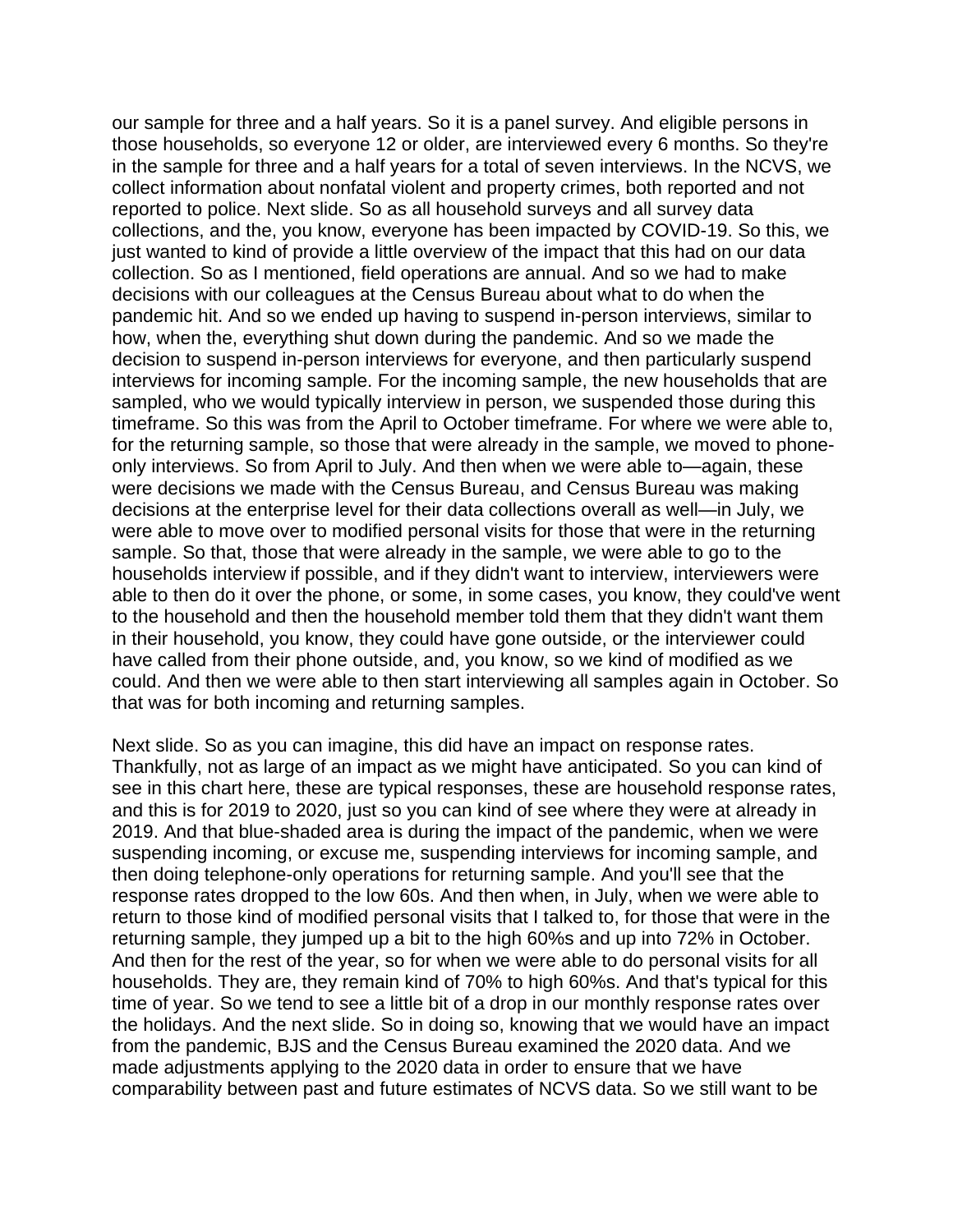able to record our annual estimates. And we want to be able to compare to 2019. And then again record when we have eventually 2021 data. So in doing so, we made decisions for the weights. So the weights for the incoming sample for the first and fourth quarters of 2020, so that sample was suppressed, was doubled to compensate for that suppressed incoming sample in the second and third quarters. And then the household weights for the types of group quarters included in the NCVS were controlled to match historical values. And finally, household control weights were developed to weight household distributions by the sample type. And I know this was a lot of information on this one slide. So this is detailed a little bit more in the Criminal Victimization 2020 report, as well as a very detailed look at the weighting adjustments are in the source and accuracy statement that we release each year in the codebook. So you can find that in the NCVS 2020 codebook on the NACJD website, which is here. And also, as Daryl mentioned at the beginning, we'll have these slides available on the webpage, so you'll be able to access that as well.

Next slide. So I, the next thing I want to do is talk about the redesign and the exciting work that we've been doing here. So kind of transitioning to the future. Thank you. So the work we've been doing is to modernize the survey instrument. So it's been a long time, since '92, '93, when the last redesign happened of the NCVS instruments. And so we've been working to modernize the instrument, the design, the methodology, and all with the goal of generating better and more comprehensive measures of crime. In particular, also we want to work to engage nonvictim respondents and collect additional information that we may not be collecting now. So in engaging respondents, because the majority of our respondents haven't experienced a crime and so a lot, you know, we sometimes have that resistance, especially with a panel interview where someone's like, well, "I didn't experience crime. I don't, you know, I don't need to talk to you." So we want to engage those respondents. And so in doing so, we plan to add some questions, asking about citizens' perception of safety, disorder, police legitim, sorry, legitimacy and satisfaction with police. In addition, as I mentioned, we want to expand some information collected particularly on victims' experiences. So things about victim service use, their satisfaction with police, that they reported to police, and understanding more about consequences of their victimization.

Next slide. So some of the key changes that we're doing in the instrument is using more behaviorally specific language. We're increasing yes/no responses in the screener. And I'll talk a little bit more about this. But right now, the screener, if anyone's familiar with it, you're kind of walked through several Qs. And then, you know, there'll be like 5 Qs asking about different types of stuff. And then we'll engage for one yes or no at the end of that series of Qs. So the redesign is working to do yes/no to each type of Q. So for, like let's say there were five Qs in the current, there would be 5 yeses/noes in the redesigned version. We're also adding vandalism to the types of crimes we're collecting. And in addition, one of the things in terms of how the instrument is working is we're actually trying to use the information that we're collecting in the screener to better guide the crime incident report. So we're measuring as a two-stage measurement in the NCVS. So we asked about whether or not the respondent experienced any victimization. And if they did, then we asked them about each of those victimizations in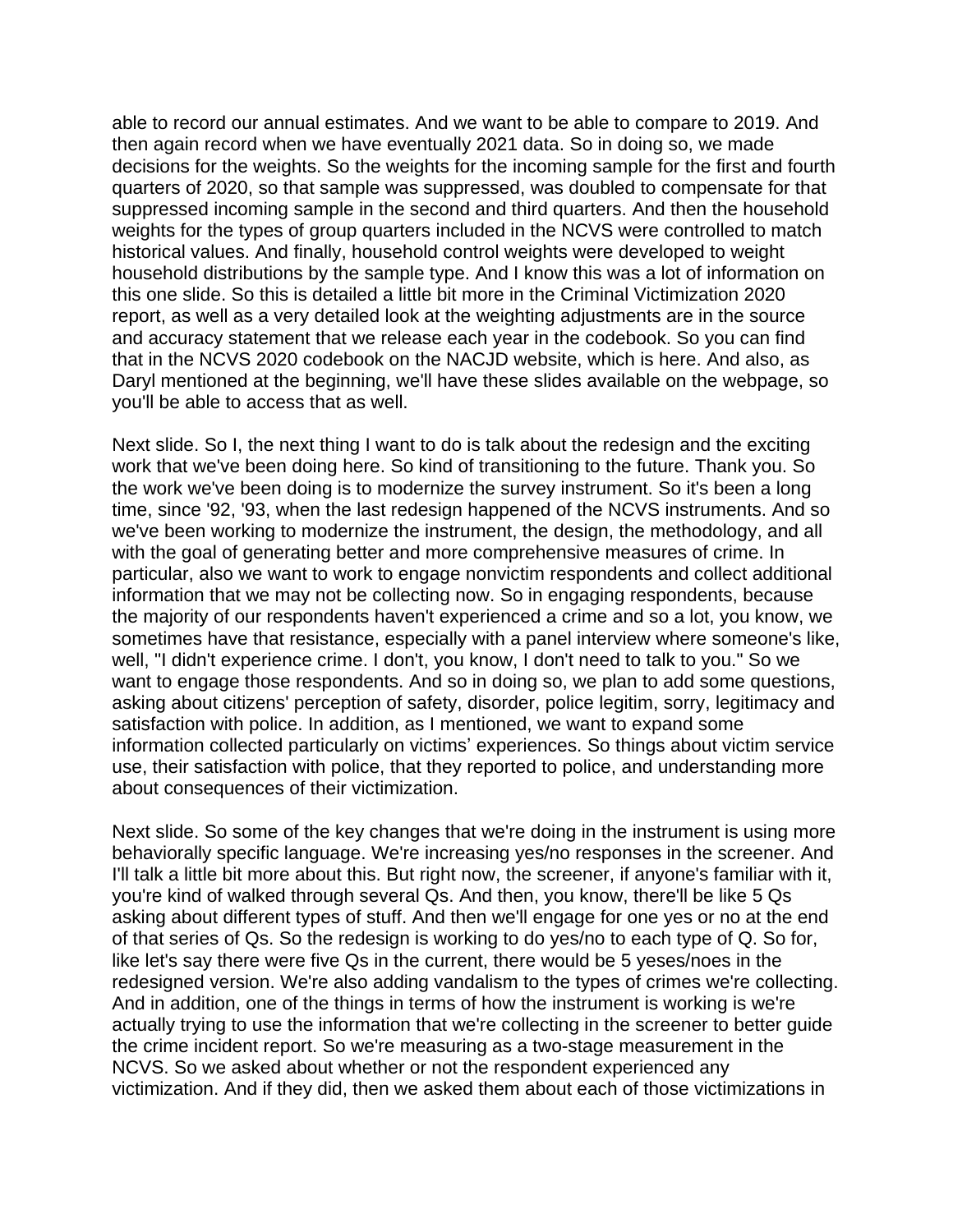the crime incident report. And so we're trying to use information that we're already collecting to kind of better guide the crime incident report and not ask every question if we don't need to. In addition, we want to expand information collected from victims. So again, consequences of victimization, better understanding those, addressing knowledge and gap, gaps in knowledge that we have currently. So victim services is one of those main areas where we're expanding the questions that we're asking them, measuring reactions to victimization, and the encounters with police, they did report to the police, and also just enhancing collection of reactions by victims.

Next slide. So one of the things that we tested in the redesign was what we call the interleaving approach. So if you take an example of someone who experienced a breakin and something was stolen during that break-in, in the current NCVS, we would ask them about items, whether or not items were stolen, and they would have said yes. And then in the next question, we specify other than incidents that they've already told us about, was there a break-in? They would say no because they've already told us about that one incident. And then again, other than incidents they already mentioned, were, was there, you know, were they attacked? And they would say no. So in the current NCVS, we only know that something was stolen when we're going into the crime incident report. So the redesigned NCVS, we tested two methods, interleaving and noninterleaving. And for both, we would know when the screener about theft that something was, in fact, stolen. But we then asked, as a part of that incident, was there a break-in and we would then get a yes there. So we then know that we can then link those two incidents together, or those two things together and know that it was one incident. So at the end of the redesign screener, we actually know that something was stolen, and there was a break-in and it was one incident and not separate incidents. So again, trying to guide information from the screener to then better use that information to ask the questions that we need to know in the crime incident report.

Next slide. So in terms of the screener flow for the redesign, we intend to ask the screeners. So as I mentioned, we added vandalism so it will be theft, motor vehicle theft, break-in, vandalism, attack, unwanted sexual contact, and a catch-all, so the catch-all screener's meant to kind of engage folks that, you know, if there was anything else that, you know, they may have, didn't tell us about, if they want to tell us now, that they didn't think about or something jogs their memory. From there, assuming they say yes, they experienced one of those things, then we would ask them how many times. If they then tell us that it happened six or more times, it goes into what we're calling series victimizations, which is the same as to what we do now. So asking whether or not the incidents were similar, and if they were similar, if they can tell us enough details to distinguish. If they can't tell us enough detail to distinguish, so, for example, if someone experienced intimate partner violence, and they had said yes to an attack, and when they told us about the attack, they said it happened 10 times but they couldn't distinguish them, from there, we would only ask them the most, about the most recent. So rather than trying to ask them about the 10 separate times that it happened when they all kind of blend together and they can't tell us that information, we would then just ask them about the most recent. So after we ask them about how many times and then date the incident, the month and year. And then from there, we work to do some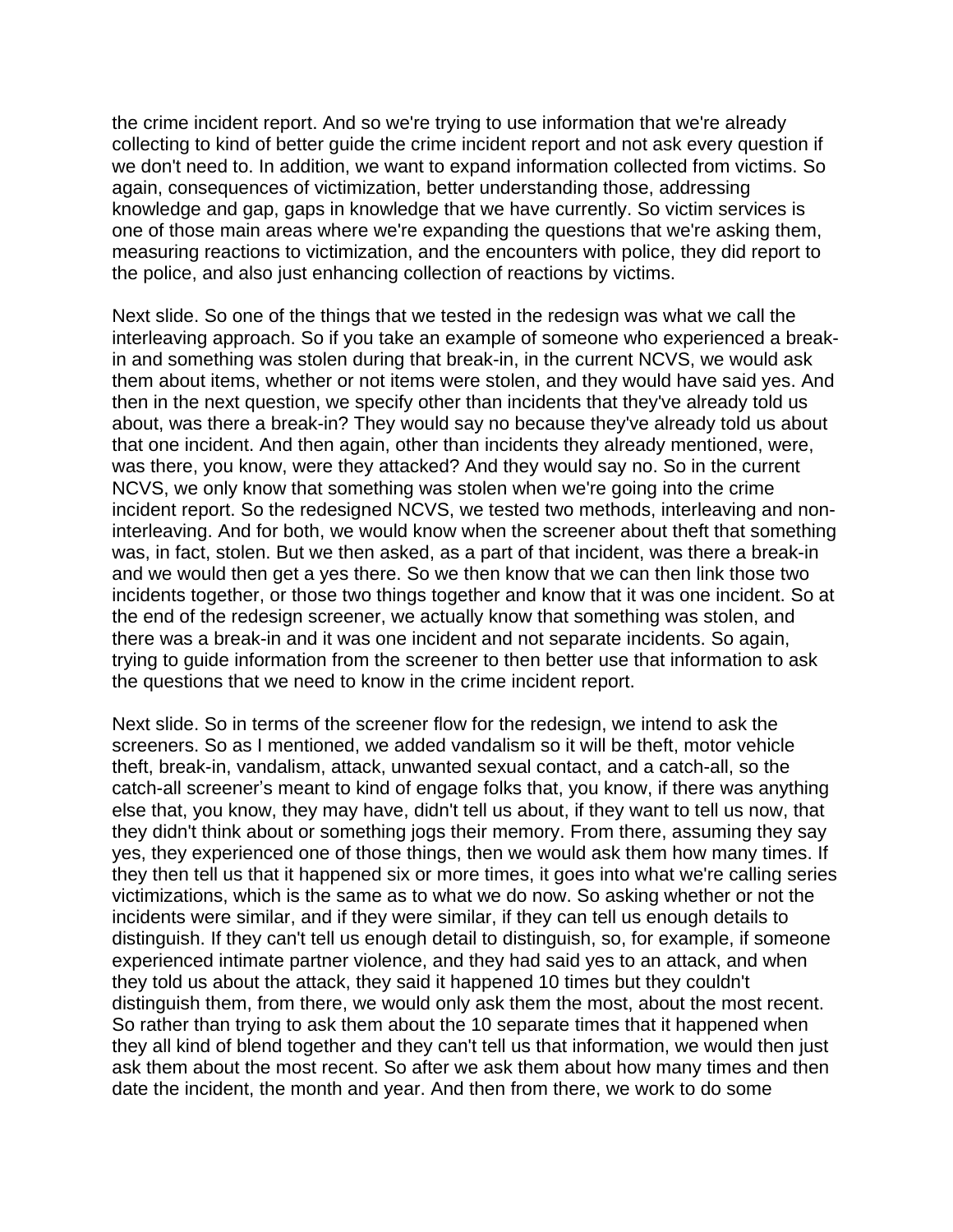duplication. So trying to figure out if there was, excuse me, if it was part of another incident. So what I had just said on the previous slide about the theft and the break-in, so tying those two pieces together. And then from there getting a short incident description, again, just another piece of information that the interviewer can use to refer back to that incident as they go through the crime incident report and ask for more details.

Next slide. So as I mentioned, we want to engage those respondents who haven't experienced crime as well as all respondents. And so we're going to be adding some non, what we're calling non-crime questions at the beginning of instruments. So these will ask about police performance. So things like contact with the police, views of police, respect, effectiveness, trust, and community measures. So things like if they worry about crime, if there are issues in their neighborhood, like graffiti or abandoned buildings. The questions are going to be asked of all respondents, and they'll be rotated. So the police questions would be asked in January and June, and then the community questions would be asked in July through December. And again, the items are working to engage the majority of respondents who really have no crimes to report. So we will still have questions, you know, to ask them and engage them. And the measures are also going to be important for things like small area estimation, and just understanding patterns of reporting to police. So these are things that we can--once we start collecting these data, we can then report, you know, on an annual basis and start tracking these things over time.

Next slide. Another thing that we're working on doing is refreshing some respondent communications. So, one of the things that we also tested in the field test is letters, difference of letters. So our letters right now are kind of your standard letter where it's like paragraphs of text and information. And so we are working to kind of update that and then like an easier view. So we're, we are calling this kind of like an icon version. So it will kind of cover everything that will be in like a paragraph form, but make it easier for respondents to actually see and kind of easily answer their questions to, like, what should I expect? And they can kind of go to that bulleted information and then answer things like, what do I do now? And then on the, another kind of question on the back of this additional communication would be an FAQ: so what is the NCVS? You know, why should I be participating? How do you protect my information? So all that kind of information for them. And this would be mailed to them, and interviewers would have it as well for backup information. And the next slide. This is another example that we've done for, particularly for all respondents of our brochure. So right, we also have, we call it a fact sheet, so we have kind of a fact sheet that goes out with respondent communication, and again interviewers carry. So just kind of refreshing this information again, trying to, you know, make it easy if someone, you know, wants to know the type of information, they can kind of go right to that question. And showing how, you know, not only why it's important for them to respond, but also how we use the data and, you know, you know, show them that we use and we actually publish reports and that's why everything is important to participate. And then give them information about how to contact us if they have questions from there as well. Next slide. We also talked to--this is, in particular, for youth respondents or for parents of youth respondents. So, you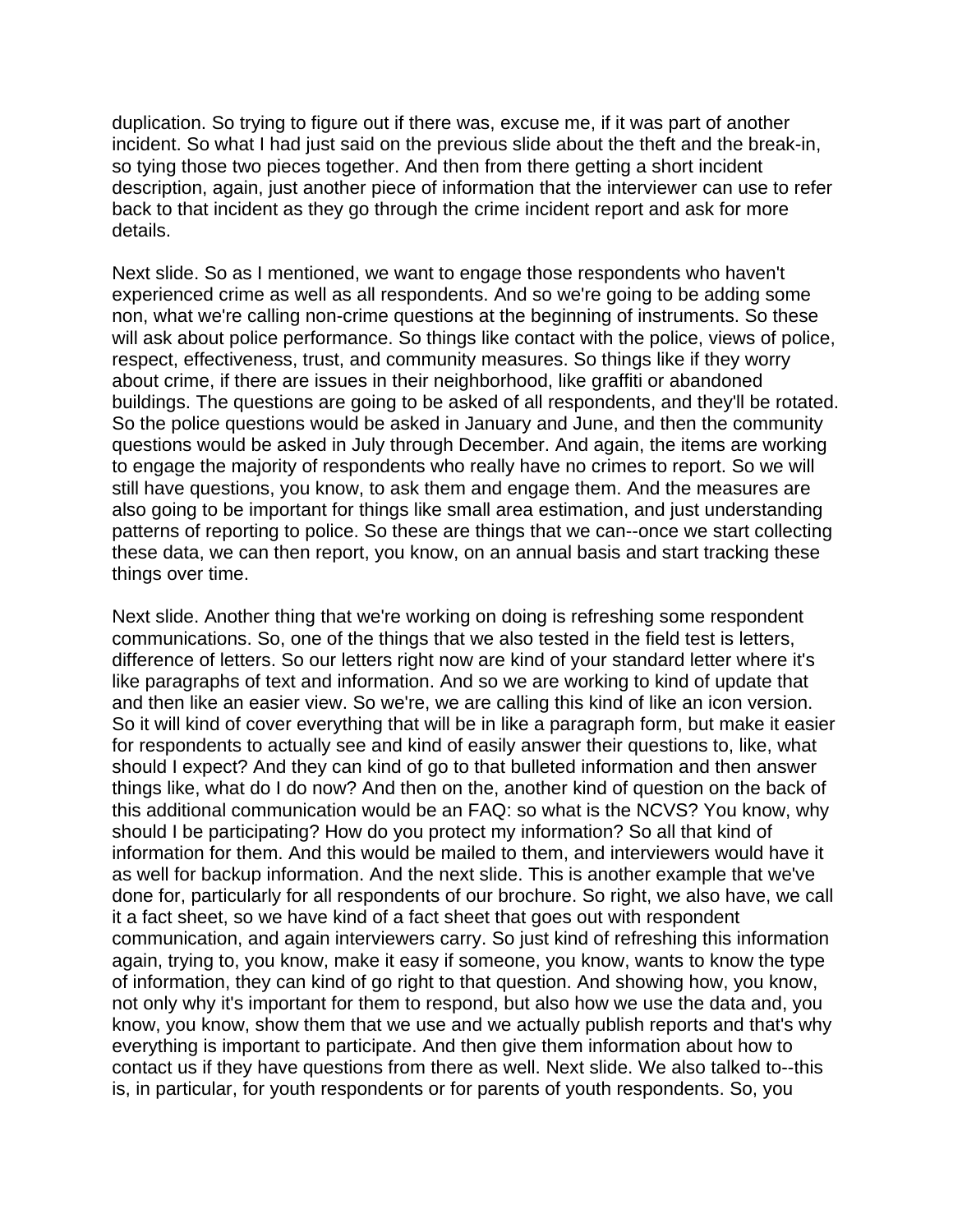know, some of the kind of resistance we get, we have parents refusing for, you know, their younger kids or youth, you know, older youth maybe not being around or not understanding why it is important for them to participate as well. So this was, this brochure was kind of designed to address some of those issues, in particular, kind of any concerns with parents for, you know, their child's safety or their privacy, how that data will be used. So similar to, you know, what we're addressing for all respondents but being particular about, you know, what it is that we're asking their child to respond to, and the questions that we're asking from there. And again, kind of pointing this out was a little, you know, a little bit more targeted where we point to things like better specifics on youth victimization from, like, Indicators of School Crime and Safety, or the School Crime Supplement and the reports that we do there. And we also tested out things like QR codes on here, so someone could use their phones and easily kind of access information there as well.

So for the next steps for the NCVS instrument redesign, the first reports I'm very excited to report will be coming very soon. And we have additional, kind of more detailed reports planned, as well. And the next step, we had been working kind of up to this point with our colleagues at Westat to do the field test and to get us to this point to have kind of a final instrument. So the next step is the implementation of that instrument with the Census Bureau, which is our data collector. So we're now kind of moving over to working with our Census colleagues, instruments, the programming, and testing. We plan for a small pilot test of the redesign instrument and protocols within the Census. And then ultimately, we want to do a split sample test with the old and the new designs so that we can bridge the two estimates together. Next slide. And this was a very preliminary schedule for what this kind of looks like. So we've been working on instrument programming. We plan to do testing next year, the pilot test that I mentioned, and then moving into a split sample with the old and the new instrument again so that we can bridge those two together and make sure that we're able, you know, to report annually, and kind of continue those measures with the goal to be, for completely new instrument by 2025. And next slide should just be my contact information. So thank you all again for participating today. We're very excited to share this information, and do let us know of any questions. Thank you.

HEATHER BROTSOS: Thank you so much, Jenna, for packing so many updates into that presentation. Next up, we have Grace Kena. Grace is a statistician at the Bureau of Justice Statistics and her work and areas of interest include patterns and trends of crime victimization, education, and labor force outcomes, as well as hate crimes, firearm violence, police-public contact, subnational estimation, survey development, and methodological work in planning for the National Crime Victimization Survey. Among Ms. Kena's interests are facilitating the use of data to inform decisions and making research accessible to general audiences. She holds a bachelor's degree from the University of Chicago and a master's degree in public policy from Duke University. Take it away, Grace.

GRACE KENA: Thank you, Heather. Thanks, everyone for joining us today. So I'll be talking about our exciting new data tool, the N-DASH, and the process that we took to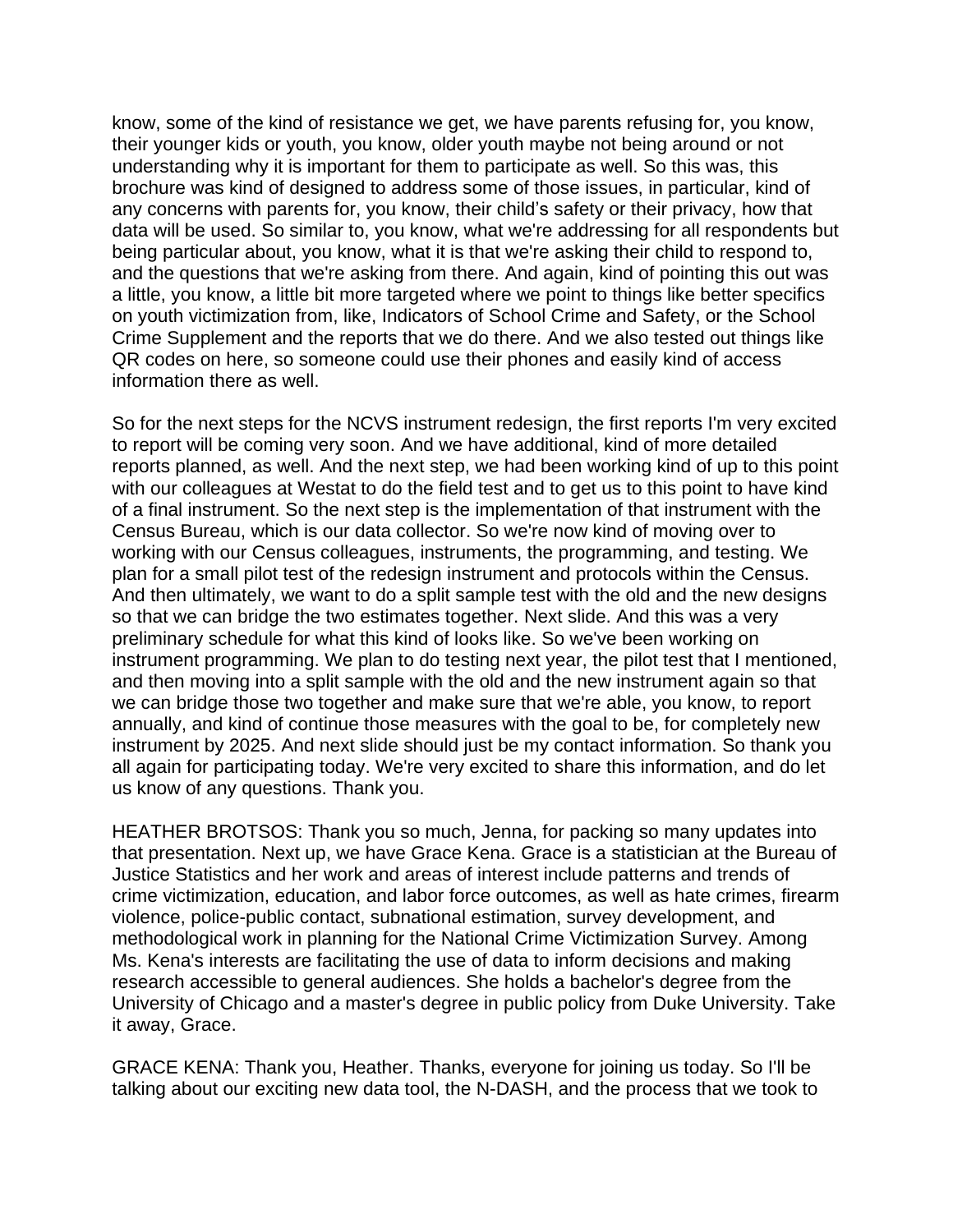develop it. So just by way of a little bit of background, some of you may be familiar with our former tool, the National Victimization Analysis Tool or the NVAT. So that has been kind of like our old faithful. It's been very effective and widely used. We use it to check things for work that we're doing or to just answer quick questions. And I do just want to say that it was very revolutionary at the time that it was developed because before that, people only had access to reports and to the data files, which depending on what you're looking for, it may not be the easiest way to meet any data needs that people had. So the NVAT has been great. But by 2019, when we first started considering this, there had been a number of advancements in technology, of course, and the tool had become dated. So our main consideration at that point was just to come up with something that was more modern and visually engaging. So we started on this work, a small team of us in the unit through a cooperative agreement with RTI International, one of our grantees. So for anyone who isn't familiar, these are just a couple of quick screens of the NVAT and what it looked like, so very basic information, easy to access, but just not really cutting edge. So I just wanted to kind of give it a refresh. Thank you. So here's an example of some output from the NVAT. And this is-was,-a pet peeve of some of us that you see that you have to scroll down and across to see the full content of the table. So those were among the issues that we just wanted to troubleshoot. So, in thinking about developing a new tool, we had a couple of key goals. So as I mentioned, the NVAT was working very well, so we really wanted to stick with what was working, but just trying to make it better. We wanted to make it faster and just enhance the capability of what one is able to do with the tool to be able to access these nearly 30 years of NCVS data. We wanted to make it more visually appealing and engaging, and also broaden the reach of not only the tool, but, you know, the survey, generally speaking, and be able to engage a wider set of users. And another key thing that we wanted to do was to make the tool easier to use and easier to find certain pieces of information that were not always front and center.

So our development process started with a very unglamorous set of meetings in a conference room with our computers just doing a lot of brainstorming to really think about what we wanted to see with this tool. To think about, as I said, what was working well, and what we wanted to maintain, and instead just build upon thinking about who was likely to use the tool, who was using it now, how we could expand. So we looked at some of the metrics we had about what people were accessing from the NVAT, some basic information on, you know, most commonly downloaded tables, et cetera. So just looking at all of those things and putting all of those together, and also looking at other websites and other data tools to see what we could learn and pick up from what other people were doing both in government and outside that was working well. So we started in earnest in about January of 2020, and we worked throughout this period of several months with RTI to build a concept for the dashboard, and then to finalize the content and the layout and different design options. So we met as a larger team probably every other week for several months, and then we had other ad hoc meetings as needed and email. There was a lot of conversation and thought that went into this. So RTI's team included data scientists, web and software developers, senior researchers, and research statisticians who were very familiar with NCVS, as well as the data visualization specialists, so it really made for a very strong team. With those of us at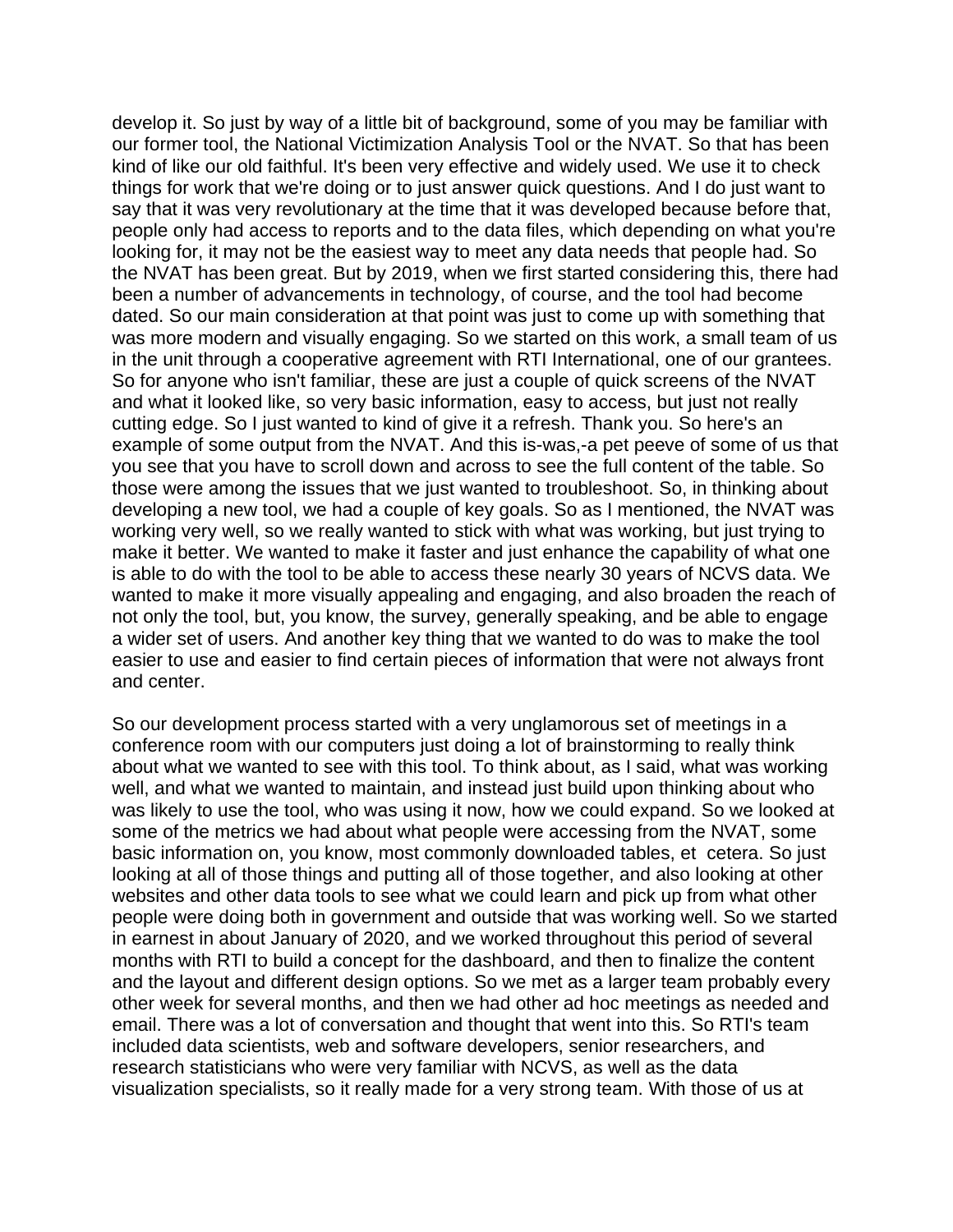BJS as well, with different skillsets and areas of knowledge and expertise just pulling all of that information and talent, I'll say, together to build this dashboard.

Next slide. So we had to consider a lot of different areas, how much of the data would we include, what kinds of measures, how would we present the information, how can we make sure that we're staying true to the data but being as clear as possible and as interesting as possible. And looking at things like content—we didn't want to overwhelm our graphics, so that there was more, you know, footnotes than the actual graphic, but saying enough to make sure that we were being clear, so just kind of a variety of different issues that we had to work through as we were developing the tool. So just a little quick visual on this. So we had to keep all of the big-picture goals in mind that we were trying to accomplish, but also get down into the very nitty-gritty about how do we word this particular footnote or, you know, this other note, where do we put it on this page or on that, on all of them, so a lot of different considerations that went into the development. So this slide is just a quick comparison of what the content was on the NVAT versus the N-DASH. So you see that there are a lot of similarities, but a lot of what we did was just pulling to the top some of the elements that we thought were important that it could be easy to gloss over. So just on the middle right of the slide, the user's guide is one example. That was in the NVAT but it was kind of buried, and so if you didn't click on the supporting documents link, you wouldn't necessarily know it was there. Terms and definitions is another example. And then just including a link to the main NCVS page, also just set a high level so that it'll be easily accessible for anyone who wants to know more about the NCVS as a whole and not just the data tool.

Next slide. So through all of our discussions, RTI created a draft version of the N-DASH, which we called it on their development site. And they also did some user testing to kind of inform what we were doing and make sure that the tool was understood by people outside of our team who had been involved in all of the nuts and bolts. And once we had a draft version to work with, we then did multiple rounds of testing within our unit. Many of the presenters today were involved as well as some other people on our team, and just discussed all of the different types of things that I mentioned: the features, the functionality, the structure. And we also had a lot of discussion with the BJS technical team, just to make sure that from a technological standpoint, we were meeting different requirements for compatibility within our environment. And then we also, of course, shared the tool and discussed our plans with BJS leadership who were very supportive and gave us approval to continue moving forward with this work. So in September or so of last year, an initial version of the N-DASH was complete. So that was just step one.

Next slide. So here's an example. This is mostly what it looks like today still, but just an initial look at the dashboard and the presentation of it. I'll do a demo, as Heather mentioned, so I won't spend too much time on these slides. Next slide. These are some examples of the quick graphics. So here we just transformed the quick table that existed on the NVAT into graphics and added some other elements that I'll discuss more in a bit. Next slide. So here's an example of a custom graphic also modeled after the custom table from the NVAT, but where you can sort of customize what you want to see, what particular variables you're looking for, years, et cetera, where you can make all of those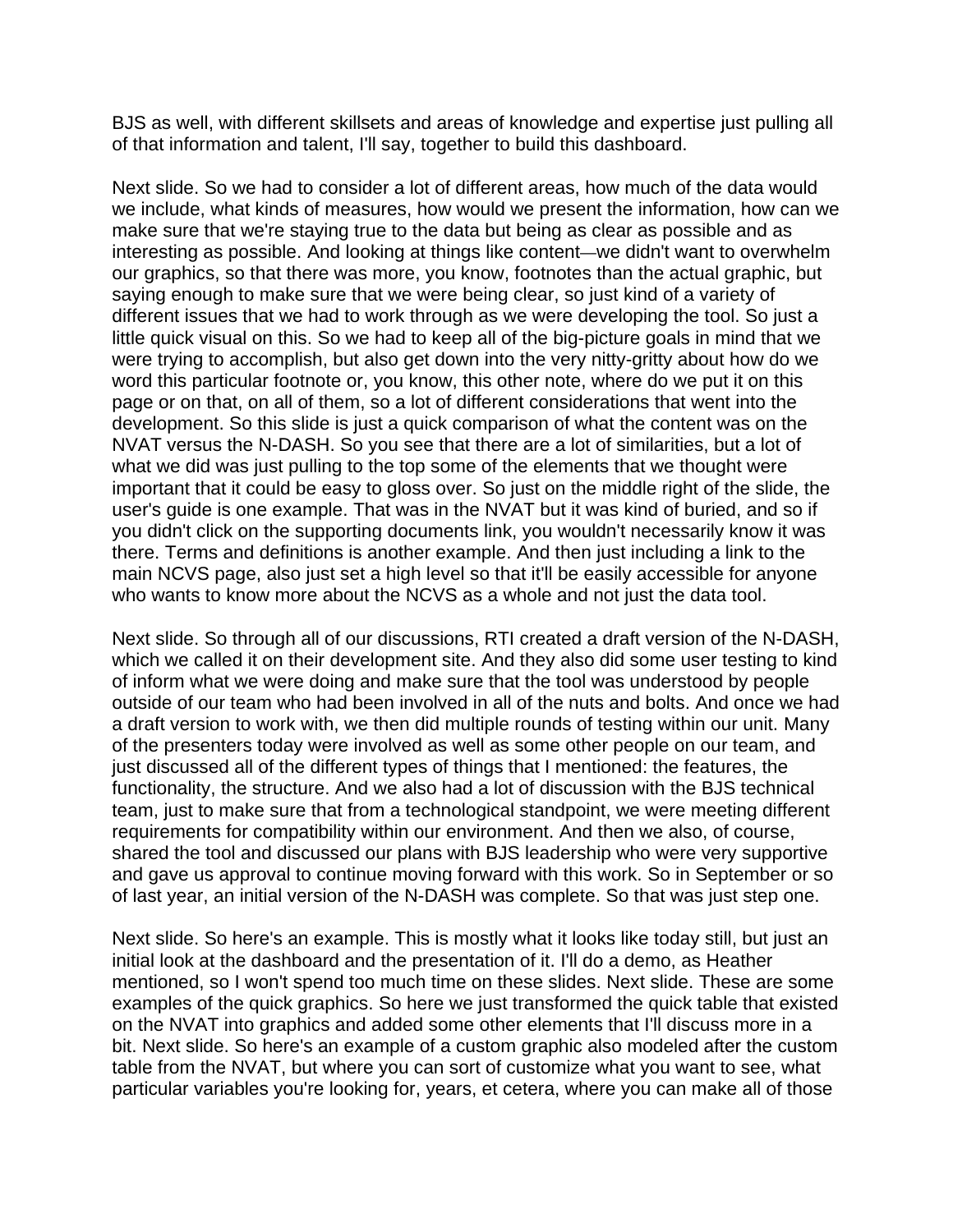selections yourself. Next slide. So for the launch, to prepare for that, we continued making improvements, and then we began to expand our user testing outside of just our unit, so we worked with other colleagues at BJS across the unit, including colleagues who are not statisticians, people who were not familiar with NCVS really at all, some people who were newer to BJS, so just really wanting to, and people who have been here for a long time, get a wide range, as much as we could, within the agency of people to give us feedback on the tool and how to make it better. And we got a lot of really great feedback out of that, not all of which we were able to incorporate into this initial launch, but we're still working, so we plan to continue with improvements. And we also had a lot of good feedback out of our usability testing session with Verint, another contractor who gave us some good feedback as well on the tool. And so with that, we continued to go through multiple rounds of revision and testing and making decisions. Some suggestions people made were good but not easy to implement or et cetera, so we had to make some decisions around that. And then another factor was around that time BJS released a new agency website, and so we had to just do some work to make sure that what we were doing was compatible with the overall BJS website redesign. So as we got closer to actually launching the tool, we worked, continued working with RTI, and with the technical team here at BJS, as well as the Office of the Chief Information Officer, the publication team, and others to make changes that were necessary to continue to review and test, so that if we tweak something here, it doesn't break something there. And then just confirm that everything was in good shape to be able to have a successful deployment on the BJS website.

Next slide. And in November, we did it. The N-DASH was launched, so it's up and available for everyone to take a look and play around with. Next slide. Okay. So I will just take a couple of minutes to show you a little bit about the tool. Okay. So as I mentioned, we pulled quite a lot from the NVAT but just really wanted to work on some of the presentation and layout and your ability to access the data. So you see here that we have these buttons at the top where you can access your quick and custom graphics. And here's a dropdown to get you to whatever type of custom graphic you're looking for, supporting materials with that clear visual that you need to click, and there's something there that you may want to look at. And then scrolling down a bit further, we have the user's guide, and terms and definitions, and the main NCVS page, all linkable, as well as additional buttons to access the quick and custom graphics. So this tool overview is kind of our landing page, and here is just a high-level description of access of the tool that might be helpful to know. If you don't need this, you can certainly skip it, but it's there for anyone who does need it. On the quick graphics page, you see quick graphics. These are the ones that are preset already. So this one at the top here is the rate of violent victimizations. I will say that these are broken up by sections that you can click to go. If you have a particular section you're interested in, you can just go straight to that one or you can just kind of go in order and look through all of them. I will go to reporting to police as an example. So here you see data for the percent of violent victimizations that were reported to police across the, all the available data years at this point, 1993 to 2020. So a lot of these elements are the same across all of the graphics. I'll just use this one as an example. You can scroll across, and then these tooltips here at the top will give you the year and the data point as well as confidence intervals and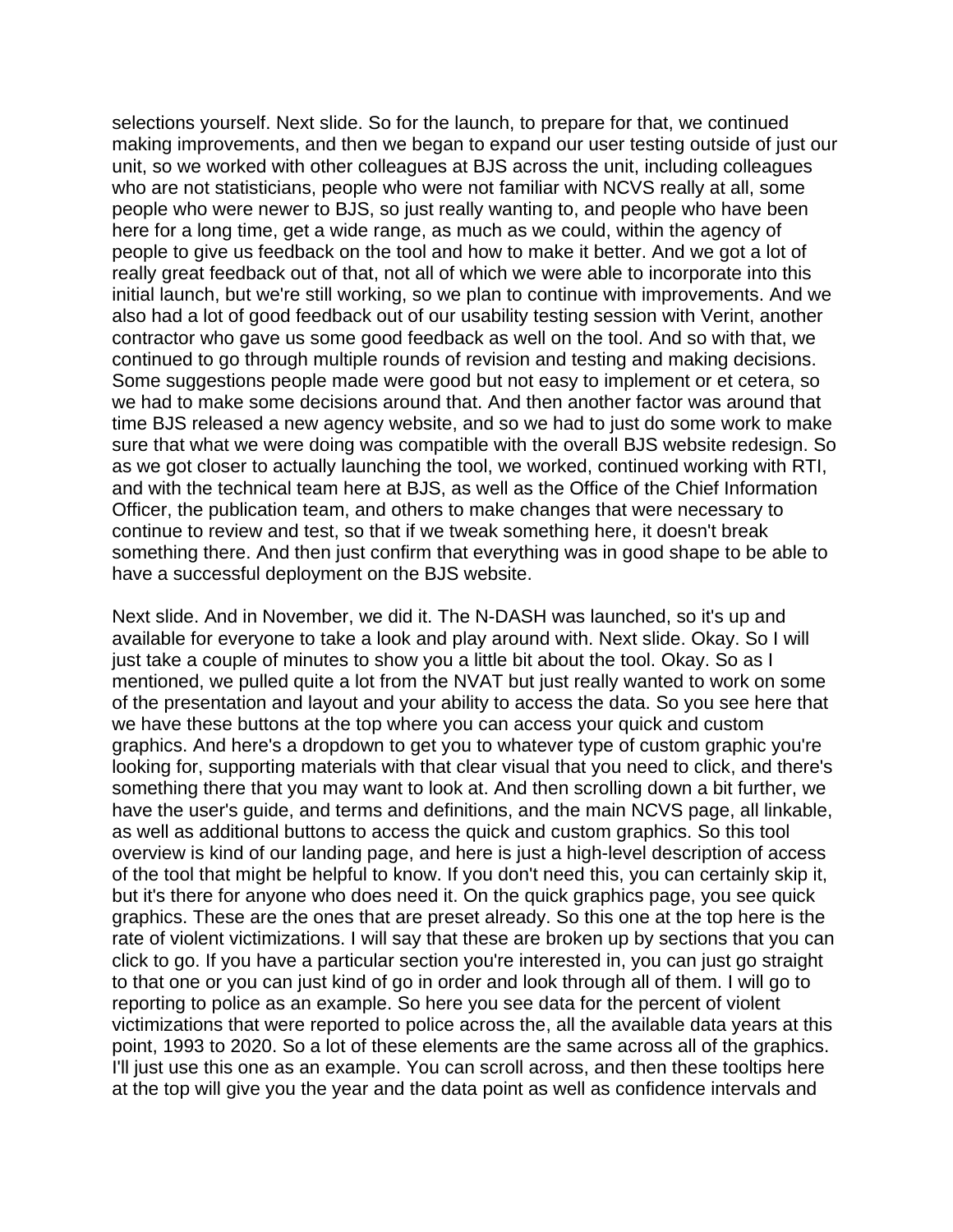standard errors for each data year. Depending on which part of the graphic you're on for these small multiples, for example. So these give a comparison across categories within a certain variable. But if you have just, for example, like, overall violent victimization, there would just be the single graph, but then this allows you to compare across people who did and did not report to police, and then those who don't know whether the crime was reported.

So I will scroll back up to just show some quick examples of how to use the custom graphics. So here you have to select which one you're interested in. So we have multiyear trends, single-year comparison, excuse me, and then year-to-year comparisons. So, and then you can select by crime type. So a particular type of crime, for example, motor vehicle theft that you might be interested in, or a characteristic whether that'd be a characteristic of an incident such as whether a weapon was involved or a personal characteristic of the victims, whether that be a person or a household. So here it defaults, it has certain defaults that it goes to. I had preselected these already. But just to note that these can be manipulated. Here, I turned on confidence intervals, so you can see these little shaded parts around the line of the graphic. I've also turned on reference lines where you can compare the overall rate or number or whatever you're looking at to one for specific subareas. So for example, this reference line would represent the rate of property victimization overall for this period. And then you see each of these different graphics by region, Northeast to Midwest, South, and West. So you can change this to number, for example, and that will make that change as well. So I'll just do one more quick example, just in the interest of time. Oh, and one thing that I wanted to point out as well for all of the figures for custom and quick graphics, you can have these different selections. You can show the table. I won't do that now, just in the interest of time. You can download the table itself. And then you can also download an image which will give you pretty much what you're looking at including all of the notes, et cetera. So going to single years, so here it's defaulted to person, the confidence intervals, and reference lines are off. It's defaulted to rate, so just with this default, you see this basic information on all personal violent, personal victimization rates for 2020, since that's the year selected. But you can also manipulate, you could do victim sex, for example, and that will add in male and female here. So you can make those different comparisons according to what you're interested in. So that is just a quick overview to just preview a little bit of the dashboard. Next slide. The website here for the dashboard is available to you, and here's also a link for other BJS data tools that you may be interested in. If you have any feedback on the tools, please send comments to AskBJS or to any of us on the next slide. Thank you for your interest today.

HEATHER BROTSOS: Thank you, Grace, for walking us through that demonstration and telling us all about the dashboard. Maybe we can put the link in the chat, too, if anybody's interested in checking it out, too. So our next speaker is Rachel Morgan, to talk about financial fraud. So Dr. Rachel E. Morgan is a statistician in the Victimization Statistics Unit at the Bureau of Justice Statistics. Dr. Morgan's research interests and work focus on criminal victimization, stalking, financial fraud, and the intersection of race and crime using data from the National Crime Victimization Survey. During her tenure at BJS, she has authored many BJS statistical reports, including Criminal Victimization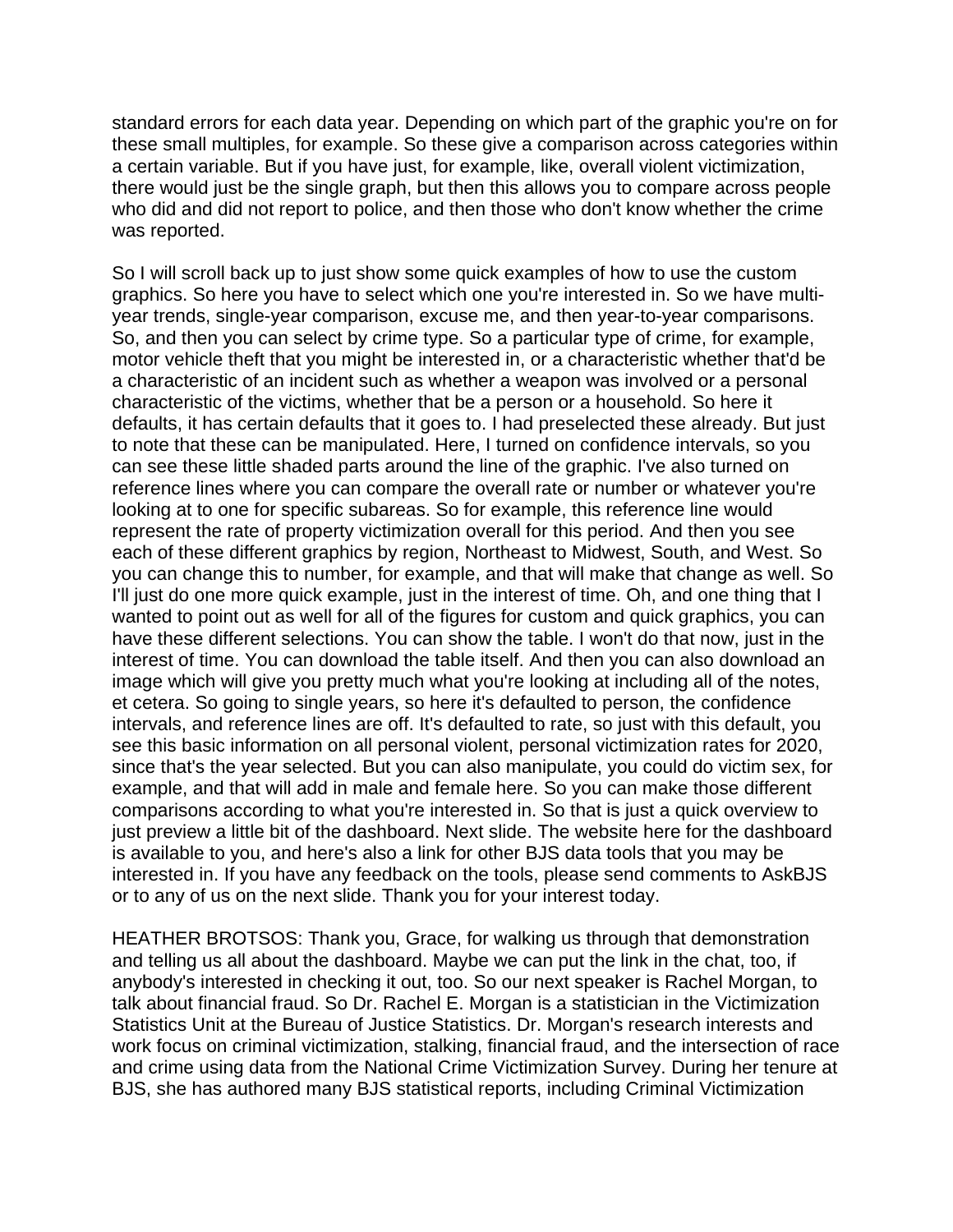2020, Services for Crime Victims 2019, Race and Hispanic Origin of Victims and Offenders 2012 to 2015, and Financial Fraud in the United States 2017. She holds a Ph.D. in sociology from the University of Central Florida. Okay, Rachel. Over to you to talk about financial fraud.

RACHEL MORGAN: Thank you, Heather. And thank you all for joining us today. So now we're going to take another direction on this webinar, and Erika and I are going to talk about two of the NCVS supplements that we have. So I'm going to talk about the Supplemental Fraud Survey. So presentation overview. Quickly discuss BJS and the collection of victimization statistics, the unique utility of NCVS for measuring a crime like fraud, the development of the Supplemental Fraud Survey, what is fraud, how is it different than identity theft, the elements necessary to be fraud, types of fraud, some details on the screener and incident form instrument development, and then finally statistical estimates produced from the data.

Next slide. Thank you. So BJS is authorized to collect statistics on victimization under the Justice Systems Improvement Act of 1979. In the 2016 report, Modernizing Crime Statistics, that was released by the National Academy of Sciences, it recommended that BJS focus on measuring new and emerging crime types and not just current street crimes that are included in the NCVS. So one strength of the NCVS is its ability to capture hard-to-measure and personally sensitive crimes that may have a low likelihood of being reported to the police or to other agencies. Next slide. Thank you. So the NCVS utility for measuring fraud. The NCVS, as we know, is nationally representative, so it has good coverage across the country and high response rates compared to other surveys for populations that are most at risk and key subpopulations within the population. And also by asking respondents about their personal experiences with fraud, we're either able to capture information about the response and impact and consequences on the victim. We're able to measure fraud reported and not reported to the police or reported to consumer complaints. And then also we're able to really see the true magnitude of the fraud problem which may not be represented when just looking at official police statistics, because we know not everyone reports to the police. The NCVS's large sample sizes that allow for disaggregation of estimates by key characteristics and subpopulations, and then finally the routine administration of NCVS supplements allow for the assessment of changes in fraud estimates over time.

Next slide. So what is the difference between financial fraud and identity theft? You know, these terms are often used interchangeably, but they do measure and are defined as different things according to BJS, and therefore we have separate NCVS supplemental surveys. So fraud is defined as acts that intentionally and knowingly deceive the victim by misrepresenting, concealing, or omitting facts about promised goods, services, or other benefits and consequences that are nonexistent, unnecessary, never intended to be provided, or deliberately distorted for the purposes of monetary gain. So this is the definition from the Financial Fraud Research Center taxonomy, which is a part of Stanford University and was released in 2015. So in a fraud, a victim must lose money and must be intentionally and knowingly deceived by the offender or the fraudster, if you will. Identity theft is defined as a misuse or attempted misuse of an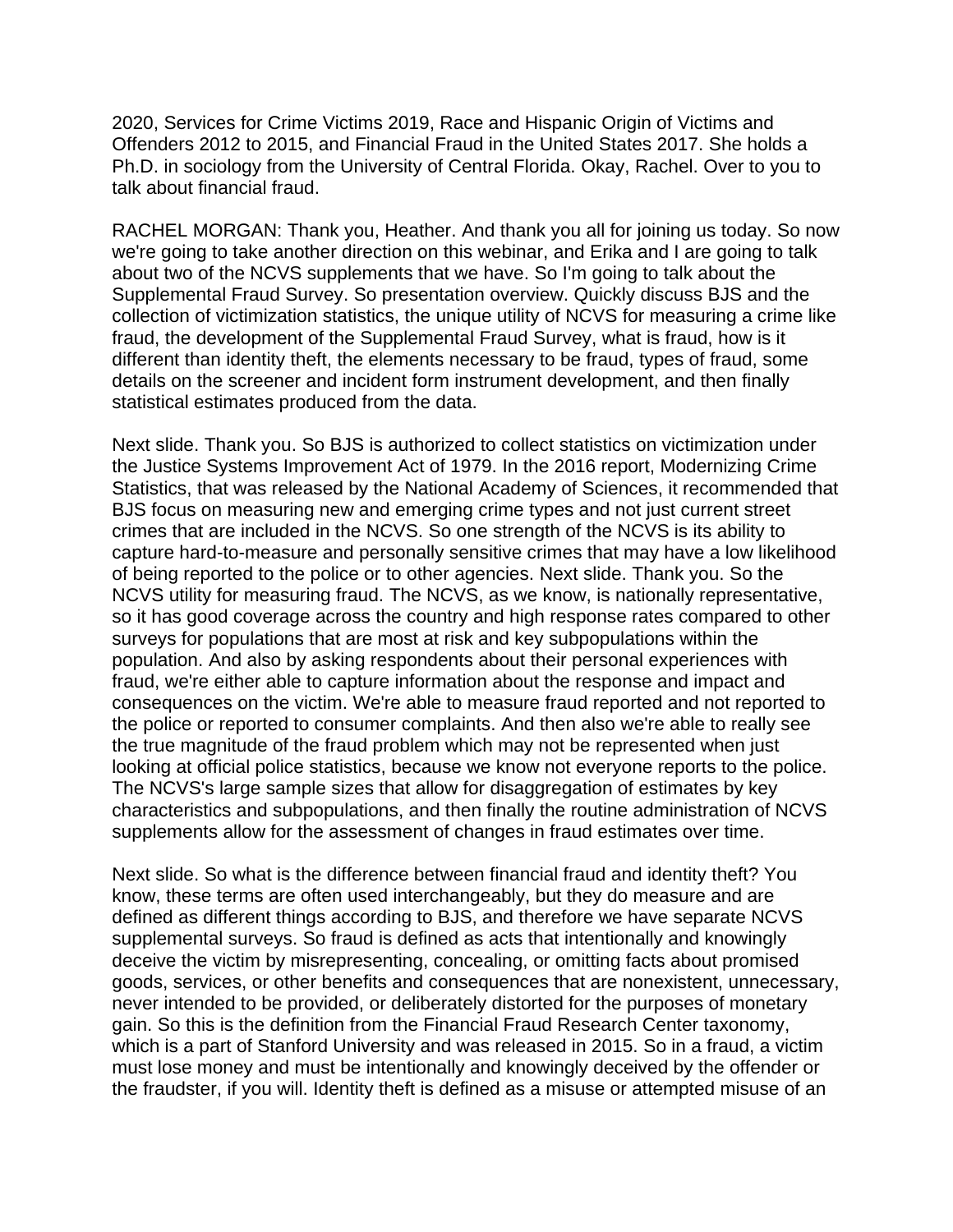existing account, or misuse or attempted misuse of personal information to open a new account, or for other fraudulent purposes such as getting medical care or providing false information to the police during an arrest. So identity theft is really similar to other types of personal theft. The knowledge and information, the theft of information, excuse me, typically occurs beyond the victim's consent, knowledge, and control. Whereas for fraud, the victims are actively participating in a transaction but are being deceived about the outcome of that transaction.

Next slide. So what is the SFS? It is the supplement to the NCVS that was administered to NCVS respondents age 18 or older from October through December of 2017. About 51,000 persons age 18 or older completed the interview. And it's the first nationally representative data examining seven types of personal financial fraud, which I'll talk about later. Respondents were asked about their experiences with these fraud types during the 12 months preceding the interview. And then more details about this supplement can be found on the BJS website. Next slide. So when developing the instrument, we came back to that Financial Fraud Research Center fraud taxonomy and the seven types of fraud they included. And the FFRC also, along with the FINRA Foundation, did some pilot testing that also informed our final instrument, along with a lot of cognitive testing that we did with our contractor, RTI. The final instrument was designed to measure the key categories of fraud that could be summed into a comprehensive measure of financial fraud, and it also included key attributes of each type of fraud. So these seven types are listed on the screen. I'm not going to go through details of each one of them, but they are charity fraud, consumer investment fraud, consumer products and services fraud, employment fraud, phantom debt collection, prize and grants, and then relationship and trust. Next slide. So the instrument was separated into a screener instrument and then an incident instrument. And for the screener, each eligible person age 18 or older was asked about, asked screener questions about these seven types of fraud. And the seven fraud types are mutually exclusive, so they do not overlap and can be summed to calculate a comprehensive estimate of personal financial fraud, as I said before. So look, when looking at the incident form or incident instrument, if a respondent indicated that they experienced a type of fraud based on their answers to the screener questions, they then receive an incident instrument that's focused on that specific type of fraud. If they experienced two types of fraud based on the screener, they receive two incident forms focused on those two types, and so on. If they experienced two incidents of the same fraud type, we're, we ask them to think about the most recent incident of that fraud type. So the incident forms have questions that are specific to the fraud type, but then also some general questions that are included on all the incident forms, things like reporting to the police, socioemotional consequences of fraud, and other things like that.

Next slide. So now I'm going to get into some details about the report that was released in April 2021. It is the first release of data from the 2017 fraud Supplement and can be found on the BJS website. And also in April, we archived the public-use data file and codebook through the National Archive of Criminal Justice Data. So anyone who is interested in this topic, please download these data and conduct your own analyses, because not everything is included in this report. Next slide. So in 2017, about 3 million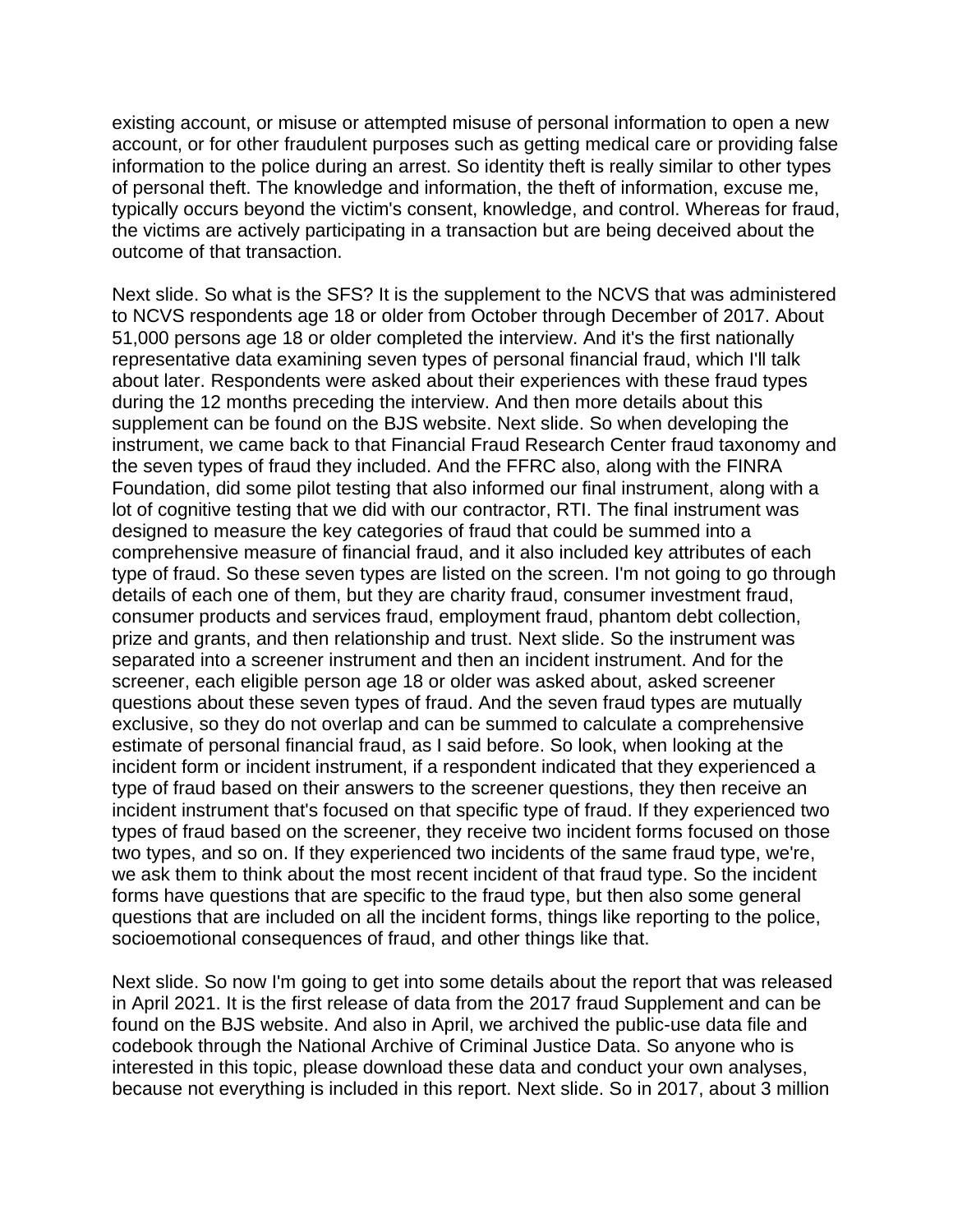persons age18 or older, or about 1.25% of the population, were victims of personal financial fraud. And about 2 million of these 3 million persons experienced consumer products and services fraud. Next slide. And the majority of fraud victims experienced one type of fraud. So we can see about 95% of victims experience one type compared to two or more. Next slide. And looking at demographic characteristics of fraud victims, nearly 1.7 million females experienced fraud compared to 1.4 million males. A smaller percentage of white persons were victims of financial fraud than Black persons and persons who are Native Hawaiian or Other Pacific Islander, American Indian, or Alaska Native, or persons with two or more races, which are all included in that Other category because their sample sizes alone were not enough to have us release those statistics on their own. So we had to combine them. We do try to disaggregate when we can, but we can't always do that. So there were no statistically significant differences in the rate of victimization when looking at victim age. Next slide. And then when looking at marital status, the prevalence of never-married persons who experienced fraud was higher than the percentage for married persons but lower than the percentage for divorced persons. And then persons in households that earn between \$50,000 and \$99,999 annually experienced lower rates of fraud than households that earn less than \$50,000 or between \$100,000 and \$199,999.

Next slide. So reporting fraud to the police. About 1 in 7 of the 3 million persons, or 14% who experienced fraud reported the fraud to police. And as we can see here, reporting to police varies by fraud type. So for relationship and trust fraud victims, about 37% of them reported the fraud to police. When then on the other end, for products and services and charity fraud, we have between 9% and 10% of victims. Next slide. We also asked about reporting fraud to other agencies or persons because we know that there are a lot of other local, state, and federal agencies that help victims of fraud, not just when they report to law enforcement. So about 77% of victims reported the fraud to a family or friend. We have about 12% reported to a state or local consumer agency, which includes things like states' attorneys general and the Better Business Bureau. And about 10% reported to a federal consumer agency, which includes the FCC, the Consumer Financial Protection Bureau, FINRA, the SEC, the IRS, etcetera. Next slide. And then remember that I said before a victim has to lose money in an incident for it to be classified as fraud based on our definition, so in total, victims lost more than \$3.2 billion in 2017, about half of which was due to consumer products and services fraud, with about \$1.9 billion. On average, victims of consumer products and services fraud lost about \$880. And then on the high end, victims of relationship and trust fraud lost about \$3,600. And if you remember that I mentioned just a couple of slides ago that the relationship and trust fraud victims reported to police most often, you know, it's hard not to think that because they lost so much money, that's why they're reporting to the police most often, compared to some of these other fraud types. Next slide. And then, finally, the socioemotional consequences of fraud. So this includes feelings of moderate to severe distress, significant problems with work or school such as trouble with a boss, coworkers, or peers, or significant problems with family members or friends. More than half, 53%, of all financial fraud victims reported experiencing socioemotional problems as a consequence of the victimization. And as we can see here, it varies by fraud type. So almost 70% of victims of phantom debt collection fraud, these are things like, you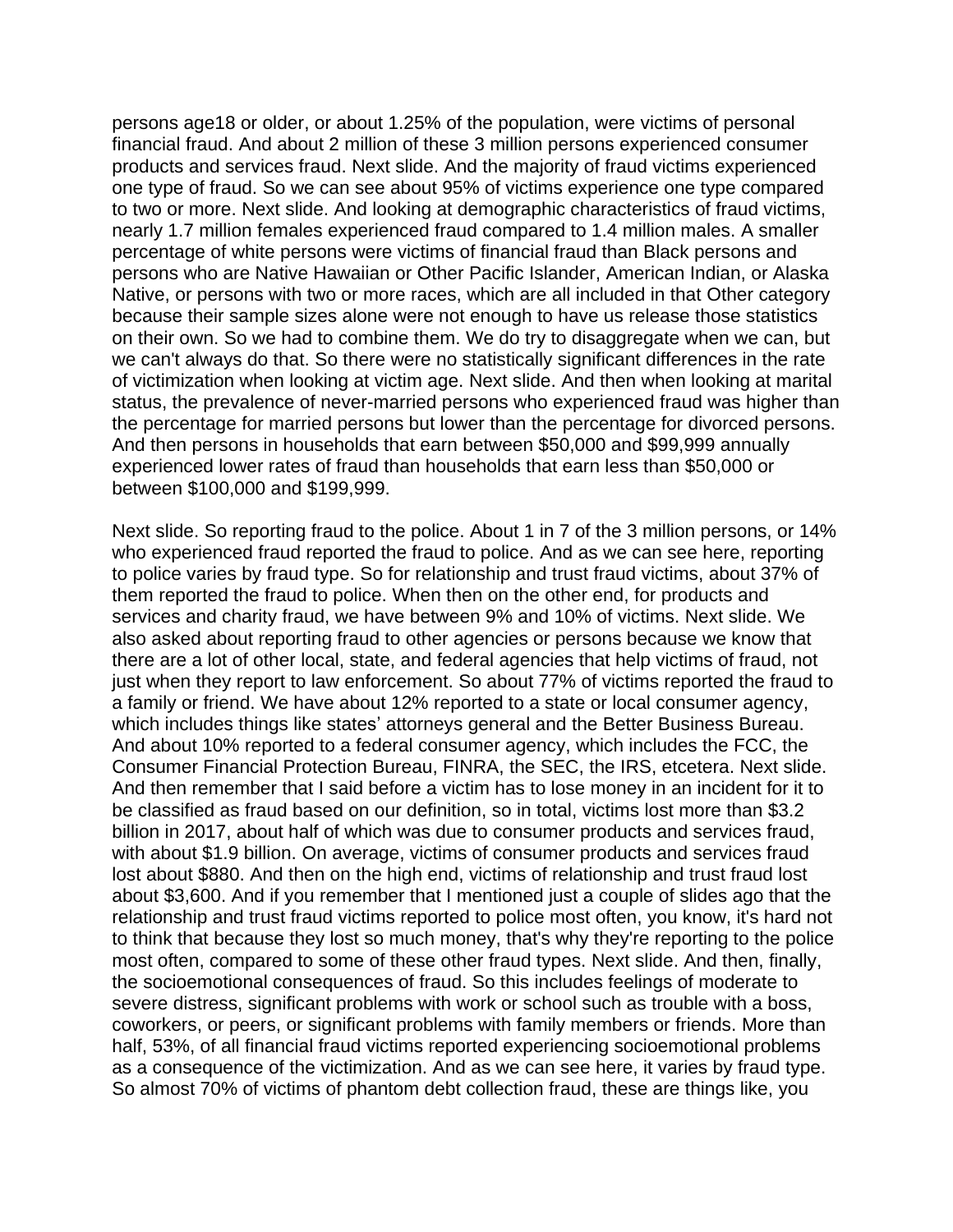know, those fake IRS schemes where, had socioemotional consequences. And then about 30% of charity fraud victims had socioemotional consequences.

Next slide. So that's all with the results from the report. And I just wanted to conclude with some post-data collection methodological work that we did. Based on other data sources and data collections before we conducted this one, we thought the prevalence estimates would be higher than that 1.25% that I reported. And so BJS conducted methodological work with one of our contractors to assess data quality and the statistical estimates before we publish the statistical report. Numerous data sources exist on the prevalence and nature of financial fraud, which is why we refer to those other ones before we collected the data. However, each of these sources uses different definitions of fraud, employs different methodologies, and also, as we know, with all data collections, have limitations to what they're collecting and how they're collecting. So other surveys may have more inclusive definitions of fraud. Our screener questions may have been too narrow or specific and inadvertently screened out fraud victims who met the definition of fraud but didn't think the questions addressed their experiences. The NCVS methodology may have played a part in it, with our mode of administration being face-to-face and on the phone, with the burden, so folks received this instrument after they received the full NCVS core instrument, and then finally in the context of a crime survey within this setting, or it could have been a combination of these factors or some other factors that we're not aware of. But, in the end, BJS concluded that there were legitimate reasons that the estimates were lower than anticipated based on all of these things that I just said and that the prevalence rates were valid. So next slide. I believe that is it. Thank you all very much. And I am open to any questions at the end, or feel free to email me later on down the road. So thank you. Turning it back to Heather.

HEATHER BROTSOS: Thank you, Rachel. As a reminder, if you have any questions, make sure to put them into the Q&A, and we will try to get to those during the Q&A session. So our last presenter for today is Erika Harrell. Dr. Erika Harrell is a statistician in the Victimization Statistics Unit of the Bureau of Justice Statistics. Dr. Harrell's work and interests include crime against persons with disabilities, workplace violence, identity theft, and other topics using data from the National Crime Victimization Survey. During her tenure at BJS, she has authored many BJS publications, including Crime Against Persons with Disabilities 2008 to 2019 and Victims of Identity Theft 2018. She was also a part of the BJS team that created the N-DASH, a new data visualization tool that analyzes NCVS data. She holds a Ph.D. in criminology from the University of Delaware. So welcome, Erika, to talk about the 2018 Identity Theft Supplement findings.

ERIKA HARRELL: Okay. Thank you, thank you, Heather. I want to thank everybody for participating in this webinar today. We're really happy about presenting our work. Today, I'm going to be talking about the Identity Theft Supplement and the 2018 results from that supplement. But first, I'm going to talk about the NCVS. What is the NCVS? As my colleagues have alluded to before, it's basically the, one of the two main sources of criminal victimization in the U.S. It started as the National Crime Survey in the '70s, redesigned and renamed in the '90s. It's administered by the U.S. Census Bureau,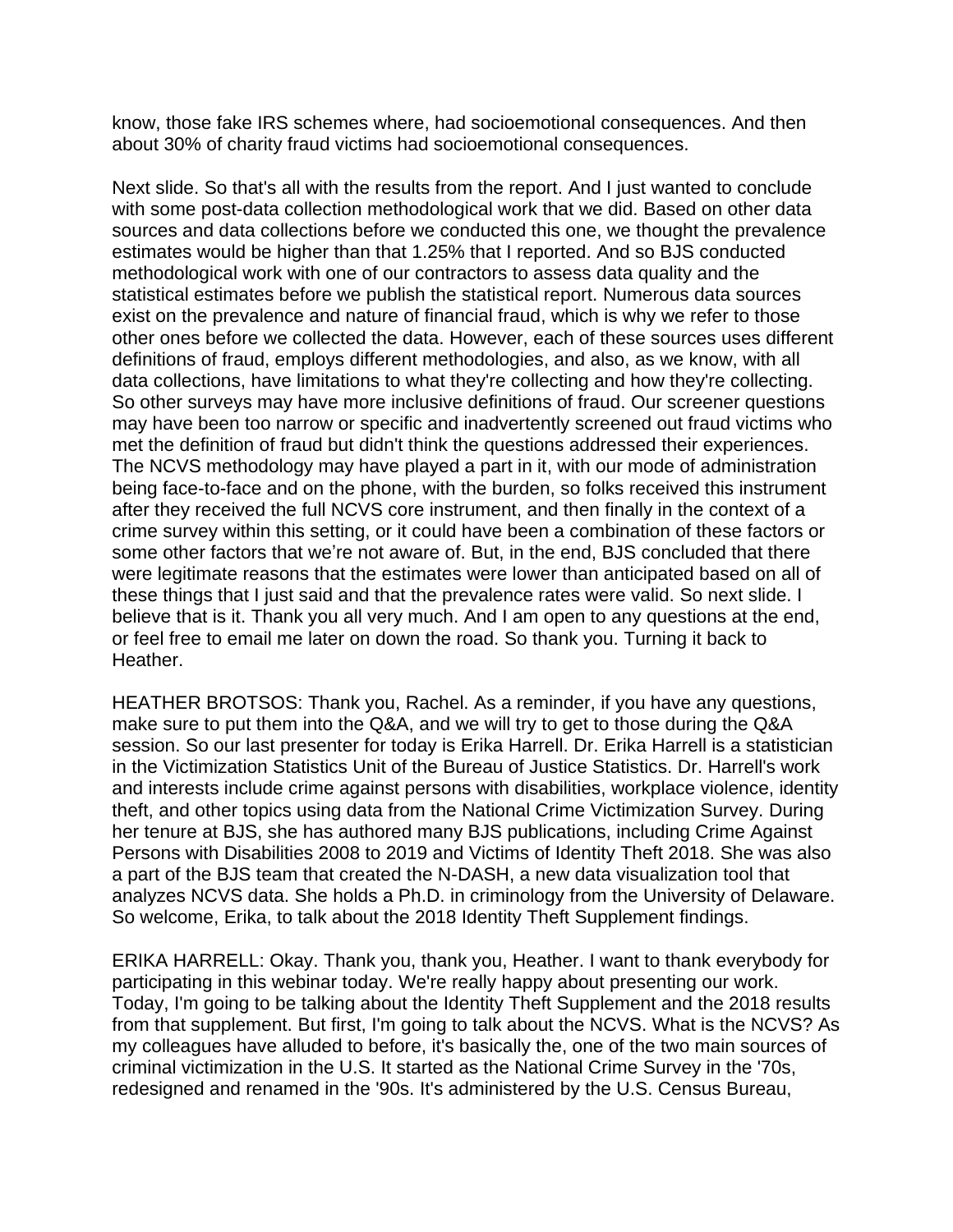given to people age 12 or older, and it collects information on nonfatal violent crime, personal larceny, and household property crime. And that web address there can provide you with a lot more information on our website about the NCVS. Supplements. Okay. The NCVS, in addition to what we call the core NCVS, we do have what are called NCVS supplements. These are, you've already heard about one. Rachel talked about the Supplemental Fraud Survey. But we have several. We have four others. These are short topical surveys that are administered at the end of an NCVS interview to eligible respondents. They're usually in the field for half a year, and they allow us to capture information that we can't capture in the core things that have emerged over time. And we have currently five active supplements: PPCS, SCS, the fraud survey, and the Supplemental Victimization Survey, which deals with stalking. But I'm going to talk about the Identity Theft Supplement. And we do have a page on our website that discusses each of these five supplements and, you know, their history. You can download data and reports on these supplements.

The Identity Theft Supplement. Next slide. The Identity Theft Supplement, or the ITS, was, is administered to people age 16 or older who completed an NCVS interview. It collects information on five types of identity theft, primarily that occurred prior to the past 12 months. That's the majority, what the majority of the ITS captures. We do, there is a small section that talks about identity theft that happened prior to the past 12 months, but the majority of the ITS focuses on the previous 12 months. Five types of identity theft, and each of these types, we include attempts as well as successful incidents of identity theft. We do not make a distinction. But there are five types: existing bank account, existing credit card account, misuse of another type of an existing account, the misuse of personal information to open a new account, and other misuses of personal information such as providing a driver's license to avoid identification during an arrest. And, as Rachel indicated, this is very different from fraud. This is usually done without the victim's knowledge, has, the victim has no idea until they have been victimized. So this is very, we have to keep our definitions very separate. This is very different from fraud. And again that's the webpage there for the Identity Theft Supplement, the ITS, where you can get information, questionnaires, previous questionnaires that have occurred.

Let's see. The ITS has actually been, it's been around since 2008. It's been administered five times. It is currently in the field through the end of the year. The 2018 ITS that I'm going to be talking about today was conducted in the first half of 2018. We had a sample of about 100,000 people, just over 100,000 people age 16 and over. We asked about identity theft that occurred prior to the past year and in the past year, but the emphasis is on the past year and, more specifically, the most recent incidents that occurred in the past year. We ask a number of questions, detailed questions about details focusing on that most recent incident, because we think it's better for respondents and easier for respondents to remember. There have been four previous reports on identity theft, one on each, one for each of the supplements that were administered. I'm going to talk about the 2018 report but these, all of these, have been released on our website and they can be found on the ITS webpage through the BJS website if you want information about the ITS--2018 ITS report and data file release. In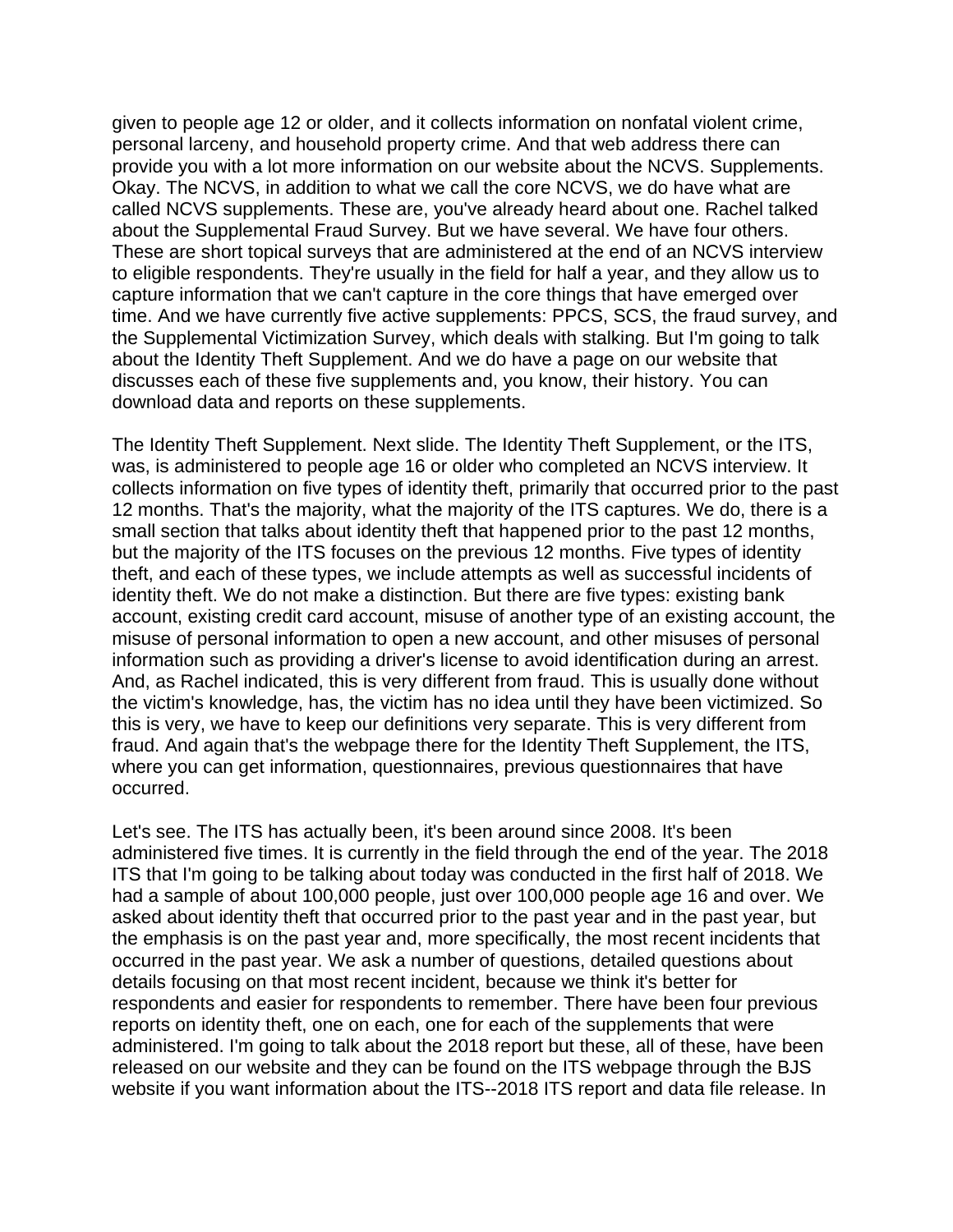April of this year, we released a statistical report with the first findings of the 2018 ITS, which you can find there at that particular webpage on our website. The public data file that was used to generate estimates from this report was released through the National Archive of Criminal Justice Data, the NACJD, which is found at the University of Michigan. But it's available for public analysis. It was also released in April of this year. So it's there ready to be used. And our report is available right now on our website.

Okay. Prevalence of identity theft. In 2018, we found that an estimated 23 million persons, or about 9% of all residents, have reported they had been a victim of at least one type of identity theft in the month. And this chart is, has each of the five types of identity theft there. And if someone had multi, had experienced multiple times during the past year, they will be classified in multiple categories. That's how you could interpret this chart. And it shows that the majority of victims were victims of misuse or attempted misuse of an existing account, either credit card, bank, or some other kind of an account. Most, that constituted most of the victims. Let's see. Very few had opened and had a new account that was opened in their name or someone misused their personal information for other fraudulent purposes. In addition to asking about the past year, I mentioned we did talk, we do talk, ask about the most recent incident of identity theft that occurred prior, that occurred in the past year. In 2018, we found that the majority of victims, about 90%, their most recent incident involved only the misuse or attempted misuse of at least one type of existing account. That 90% can, comes from that 84.8% of victims, and the 5.6% under the misuse multiple types, the existing account only. So the majority of victims usually have an existing account that was misused. Yeah, 4.3% had a new account that was opened on them, and another, about 3% had their personal information used in another fraudulent purpose. We also discovered that 1.9 million victims, about 8% of the victims, experienced multiple types of identity theft during the most recent incident. That means that they experienced once, at least one, at least two or more of the five types of identity theft that I mentioned in a single incident.

Okay. Demographic characteristics. Gender. We usually, usually that we do see a gender difference, but this year, but in 2018, we did not. There was no difference by gender. However, there was a racial difference in the prevalence of identity theft, with whites not only taking up the majority of victims but also having a higher prevalence— 10% compared to 7% for Blacks, and 6% for Hispanics, and 8% for Asians—they were more likely to report being a victim of identity theft. In terms of age, persons ages 35 to 49 accounted for 24% of all U.S. residents age 16 and over and were almost 1 in 3 of all victims of identity theft. The most interesting finding that I found was about household income, where about half of identity theft victims lived in a household with an annual income of \$75,000 or more, while accounting for 12% of the U.S. population. They accounted for a much larger percentage of victims than their portion of the U.S. population.

In the midst of talking about, asking victims about their most recent incident, we do ask them details about the incident, and one of them is how they discovered the incident. There are several ways that they could do it. There's several ways that they could be, that they could have discovered the theft. And we found that in 2018, 44% of victims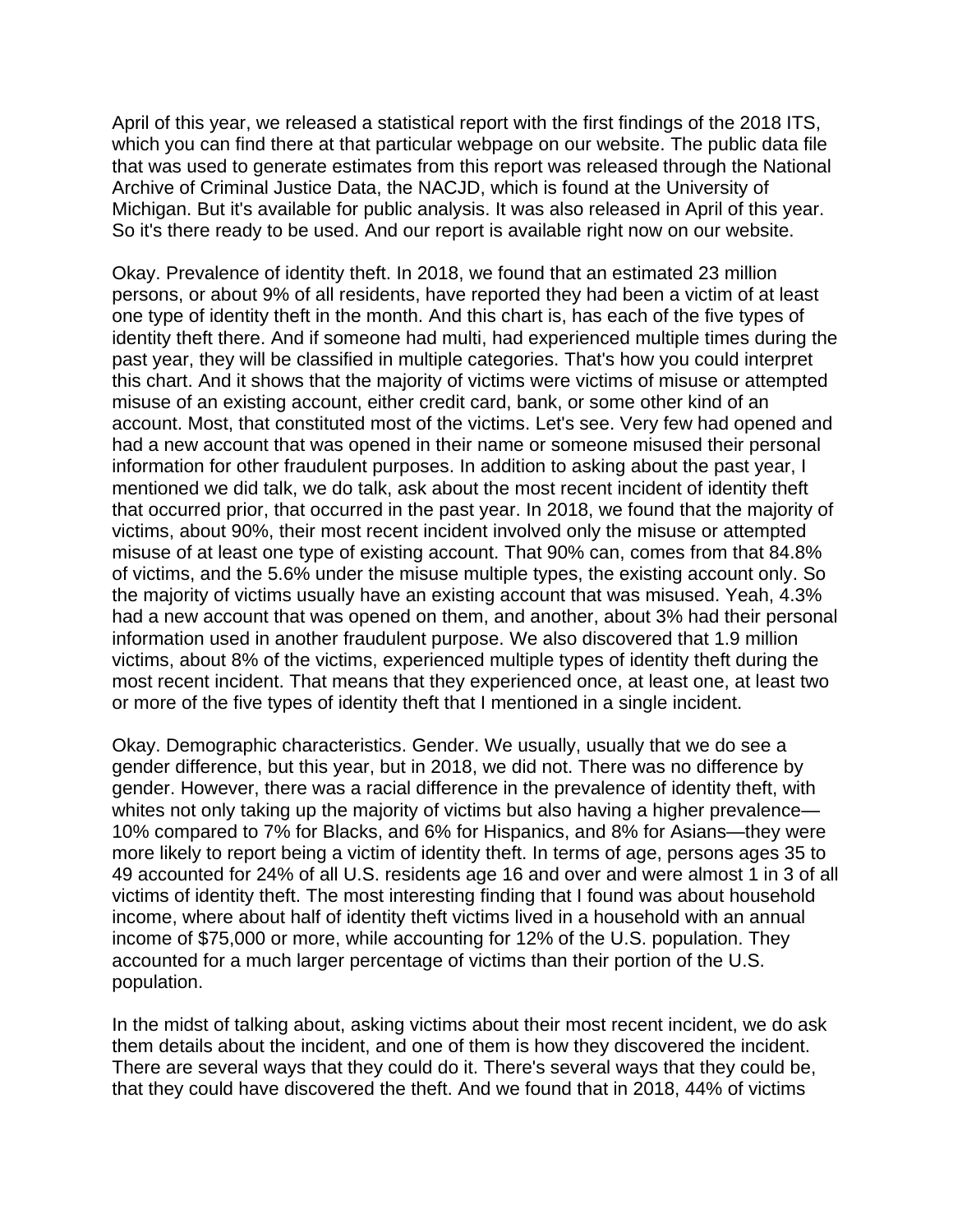were contacted by a financial institution about suspicious activity, and about 1 in 5 noticed fraudulent charges on their account. However, this result did vary by type of identity theft. The existing account victims, their results were similar to the overall total because they accounted for most of the victims. However, victims of other types of identity theft, about 28%, they were much more likely to say that they were victims of, they were notified by a company or an agency that was not a financial institution or that they received a bill or were contacted by an unpaid bill.

Victims who knew how the offender got their personal information. For the most recent incident of identity theft, the majority of victims did not know how the offender got their personal information. Only about 25% knew. Now, this varied by type of identity theft, with people who were victims of multiple types of identity theft being the most likely to know how the offender obtained their information. I want, I wanted to show this chart. This chart is based on that 25% that I mentioned off of the previous slide, which is 5.8 million victims. This is not all victims. This is how the offender obtained personal information. And what we've noticed here was that 48% stated that they, that the offender got their information through a purchase or a transaction. Now, that's either in person or online. Those are combined in that category. However, that did vary by type of identity theft. Persons who had, who were victims of misuse of an existing credit card or bank account, over half of them stated that they, that the offender got their information through a purchase or transaction. However, victims of misuse of personal information for other fraudulent purposes, 64% reported that their information was stolen from files or misused by persons with access to their personal information. So there was a difference among the victims who knew how the offender obtained their personal information.

Police notification of identity theft. Most identity theft we found was not reported to the police. Only 7% of victims reported the incident in 2018. But we did find that persons who were, who are victims of new account misuse are more likely to report the crime to police than victims of only one type of an existing account, 25% versus less than 10% for each of those types of existing accounts. Financial loss. We do ask victims about three types of financial loss. One is what we call direct loss. Now that is the monetary amount of the money and goods that the offenders actually take. The direct loss which is nonreimb, which is not reimbursed is informat, is money that the victim has to pay out in order to get their credit straightened out, to get the problem resolved. That is money paid to notaries, money paid to maybe the DMV to get a new driver's license, things that are not reimbursed. An out-of-pocket loss is a combination of the indirect loss and any direct loss that was not reimbursed. Out-of-pocket is just what it says, when the victim loses out of their own pocket. And what we found here was that about 69% experienced any type of loss, and the direct loss is experienced by 68%. However, direct loss, only about 5% of victims experienced indirect loss with a main indirect loss of \$160. And the total out-of-pocket loss for victims, the main was about \$640 with 12% of victims experiencing an out-of-pocket loss.

In addition to asking about financial loss for the most recent incident, we also asked victims about financial loss for all incidents of identity theft that occurred throughout the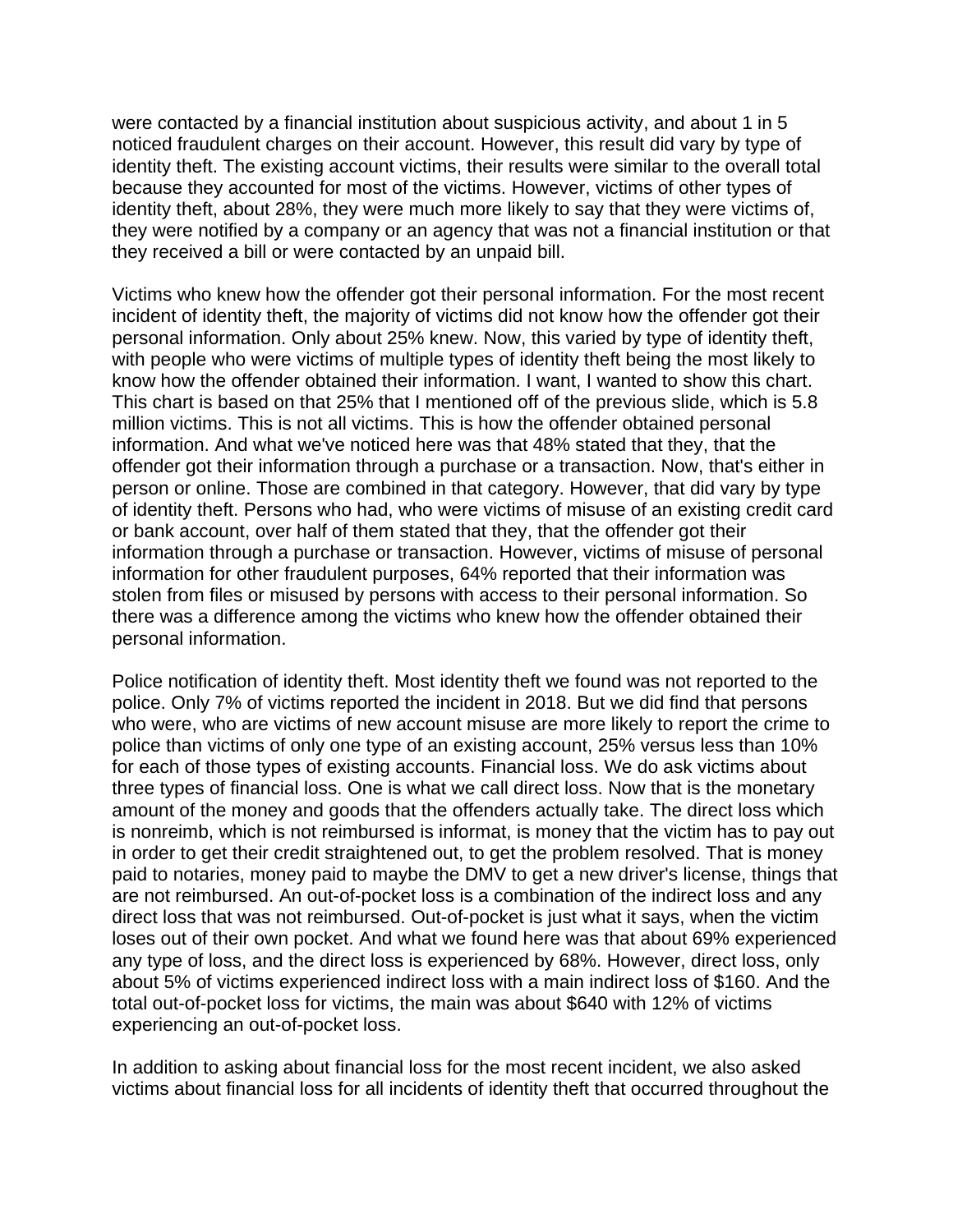past 12 months. And we asked them to add them up, and we totaled, we totaled their amounts and came up with \$15.1 billion that were lost to identity theft in the past, in the past 12 months in 2018. Seventy percent of victims reported experiencing any type of financial loss of a dollar or more during the past year based on all incidents of identity theft. Like Rachel's data with the fraud supplement, we also asked about, we asked about emotional distress due to identity theft. We asked about four different types, four levels of emotional distress. And we found that 8% of identity theft victims were severely distressed as a result of the crime. That did vary by type of identity theft, with victims of new account misuse and personal information misuse are more likely to report a severe emotional distress than victims of misuse of only one type of existing account at 7%. In addition to talking to victims about their experiences with identity theft, we asked all respondents about what behaviors that they took to prevent identity theft. We asked about seven or eight, we asked about seven actions that they could have taken, and we noticed that most people do take some, at least one of these actions during the past year for identity theft, to prevent identity theft. We found that a larger percentage of victims and nonvictims took at least one preventative action. Now, this doesn't mean that the preventive actions are not, are not working. We don't make any type of determination of that because we do not ask when they started taking these preventative measures in relation to timing of their victimization. It could have been before or, could have been before their victimization or after. So we really don't take, we don't have that information, so we really can't say which actually really came first with this. But we did find that most people did take at least one of these actions. And the majority of them do check their bank or credit card statements, or they shred their documents with personal information. And that should be it with my presentation. That is my information. If you want to email me, ask more questions, I'll be more than happy to answer.

HEATHER BROTSOS: Thank you, Erika. So we got, we're running a little short on time. So let's just jump right into the Q&A session. We've got a lot of good questions coming in from the audience. So thank you so much for your active participation. I will tell you right now, we're not going to be able to get to all the questions, but we will do our best to get through as many as we can in the time that we have. So we're going to start out with a couple questions on fraud and identity theft, which we just heard about. So, Rachel, if you want to take this one. The first question asked is, "Is it possible to compare rates of fraud and identity theft over time?"

RACHEL MORGAN: So for the fraud supplement, we only collected in 2017, so we don't have any fraud estimates yet, but hopefully in the future, if we conduct this survey again, we will. And then for ID theft, I believe the answer is yes, but I'll let Erika answer.

ERIKA HARRELL: The short answer is yes, we have conducted this question, this supplement multiple times. However, we're sort of, right now, experiencing a bit of a break in series with the Identity Theft Supplement with our current administration of the ITS, the one that's in the field now. Due to some methodological concerns, we had to make a number of changes to the questionnaire over the past year. So much so that we couldn't administer it last year like we would normally do every 2 years. So in a way,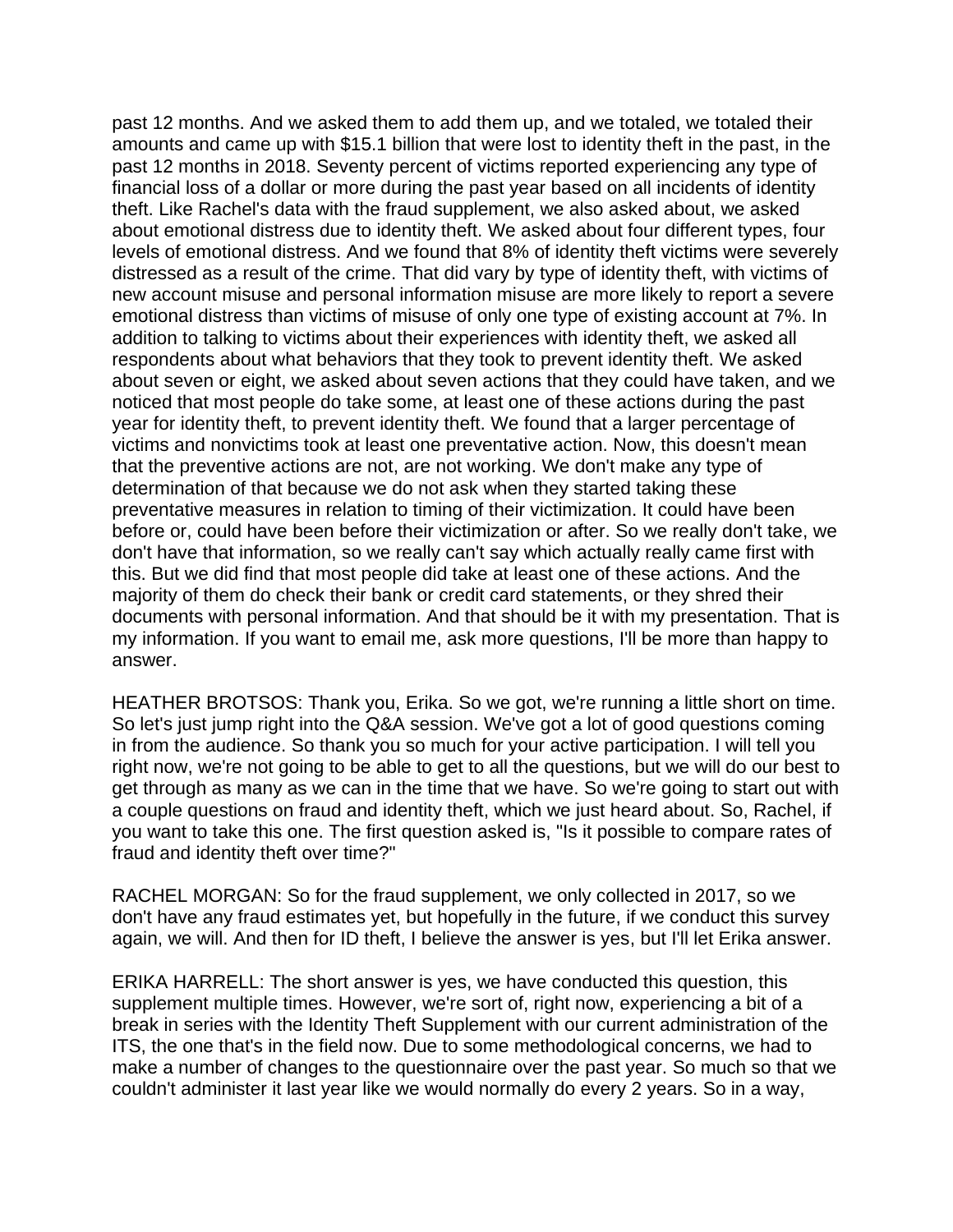yes, we can, you can look at things over time, but it's a little bit tricky. It is a bit tricky to do that.

HEATHER BROTSOS: Great. Thank you, Erika. And I think that may be our new upcoming webinar that we can look forward to if we can, we can plan it on the identity theft changes and what we have to come in 2021. So we'll go back, huddle back about what we can say about that.

ERIKA HARRELL: Yeah. Yeah.

HEATHER BROTSOS: So a couple of questions about visualization and N-DASH. "For those users that love the NVAT, will they still be able to access this? And if you're getting used to the N-DASH, how do you get some help?"

GRACE KENA: The NVAT will be available until early next year. I think the first quarter of next year is when we're planning to phase it out. So get all your NVAT time in, if you are so inclined. If you need help with the N-DASH, you can contact AskBJS, or if you have general questions about the tool or anything like that, you contact myself or Erika or Lexy (Alexandra Thompson). All of our contact information is on the last slide for that presentation.

HEATHER BROTSOS: That's great. Okay. We've had several questions coming in about what BJS is doing to modernize the NCVS. So maybe just start off with Jenna. You can talk a little bit about how are we going to communicate updates on these improvements and what can people look out for as we start to make decisions and make progress against this.

JENNIFER TRUMAN: Yup. So we plan to, anything that we release in terms of reports will be through our JustStats notifications and on our webpage. So those will always be featured there. And then with the new website, we're also working on having, and to get the redesign a focused kind of a webpage, and that'll have, kind of house all the information. So when the reports start coming out, those will be where the reports are and any updates from there. So that's the plan for communication.

HEATHER BROTSOS: Great. Okay. And excited that we've got a couple of friends from across the pond that were able to join us today. And looks like they are also hard at work on their crime survey and exploring online data collections. Jenna, can you talk a little bit about the NCVS and modes and all of the things that we're thinking about over here?

JENNIFER TRUMAN: Yes. Yeah. Absolutely. And thank you for those great questions. They're really important. And we agree that that is very complex. Both instruments are incredibly complex in collecting crime data, in particular online. So we actually did, for the field test that I mentioned, we did do some online testing. Unfortunately, the way that we were planning on collecting was rostering the household and the person and then collecting online from individuals. And so that got cut short due to COVID because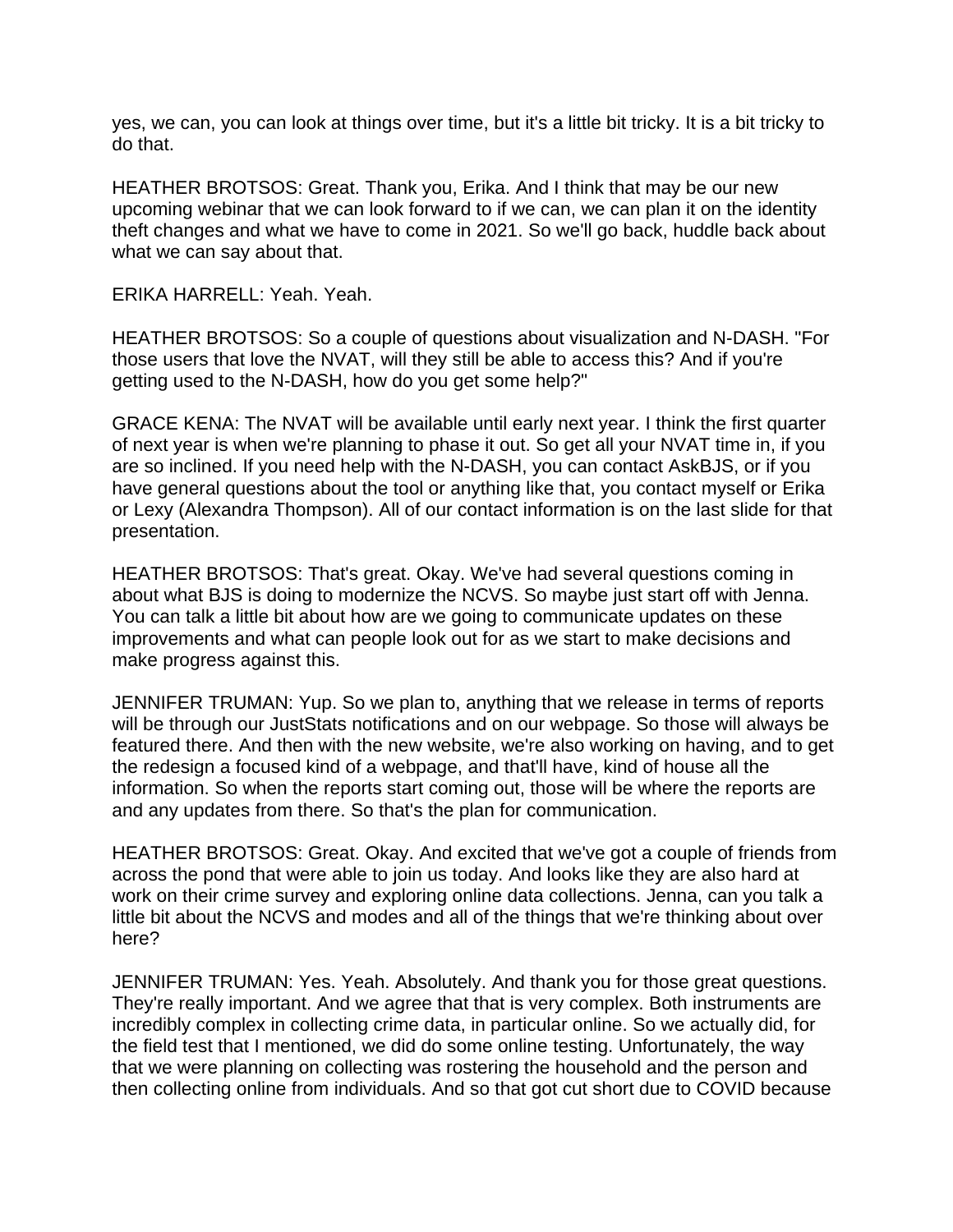that was when it started. So we had to cut that data collection short and, so we have limited data, but we are planning on doing some additional testing, some online web testing in the future again with our colleagues at Westat, so we have some of that planned. So kind of look out for that. And then as we move forward, we are working towards that, but we recognize that we need more testing for the web mode before we can kind of roll that out. So we want to get kind of the new instrument rolled out first and then kind of change, move to the mode with additional testing there as well. So that's kind of where we're at with that.

HEATHER BROTSOS: Great. Okay. A couple more questions about the N-DASH. "Are you, are you able to view supplement data through the N-DASH?"

GRACE KENA: Not at this time. So this is just for the core collection at this point. But those are certainly things that we're thinking very much about for future iterations and extensions of N-DASH.

HEATHER BROTSOS: Okay. And then we've got another question coming in, specifically about the emotional distress questions that Erika and Rachel both talked about. "Are those included on the core NCVS?" Can, maybe, Erika, you want to answer that one?

ERIKA HARRELL: Yes. Actually, that is where we got our, the questions from. They were originally on the core NCVS, and we pulled them over into the ICS.

RACHEL MORGAN: And we, just a follow-up. We haven't published on those with core data in a while, but Jenna and one of our former colleagues did publish a BJS report a number of years ago using those measures with the core data.

HEATHER BROTSOS: Right. Okay. Rachel, this one is for you. "What are the differences between the SFS data that we collect and other federal fraud data?"

RACHEL MORGAN: So, good question. I would say a couple of the major differences, some of the other federal data includes identity theft, whereas you all know now that we clearly keep those two concepts and crime types very separate. Another thing, some collections include attempted theft, and we're just focused on (or attempted theft) fraud, and we're focused on completed fraud. And then the other one would be probably how we are defining our fraud types. That definitely varies across some other collections.

HEATHER BROTSOS: Thank you, Rachel. Okay. I think we probably have time for one or two more questions. So here's another one back to the redesign. "What are the main differences between the current NCVS and this new redesigned instrument?"

JENNIFER TRUMAN: So I would say that the main differences are kind of the improvements to the screener, in particular for measuring. I mentioned where we're using more behaviorally specific language, and one of those, and particular screeners in regards to sexual assaults, we've changed those measures. That's one of the main